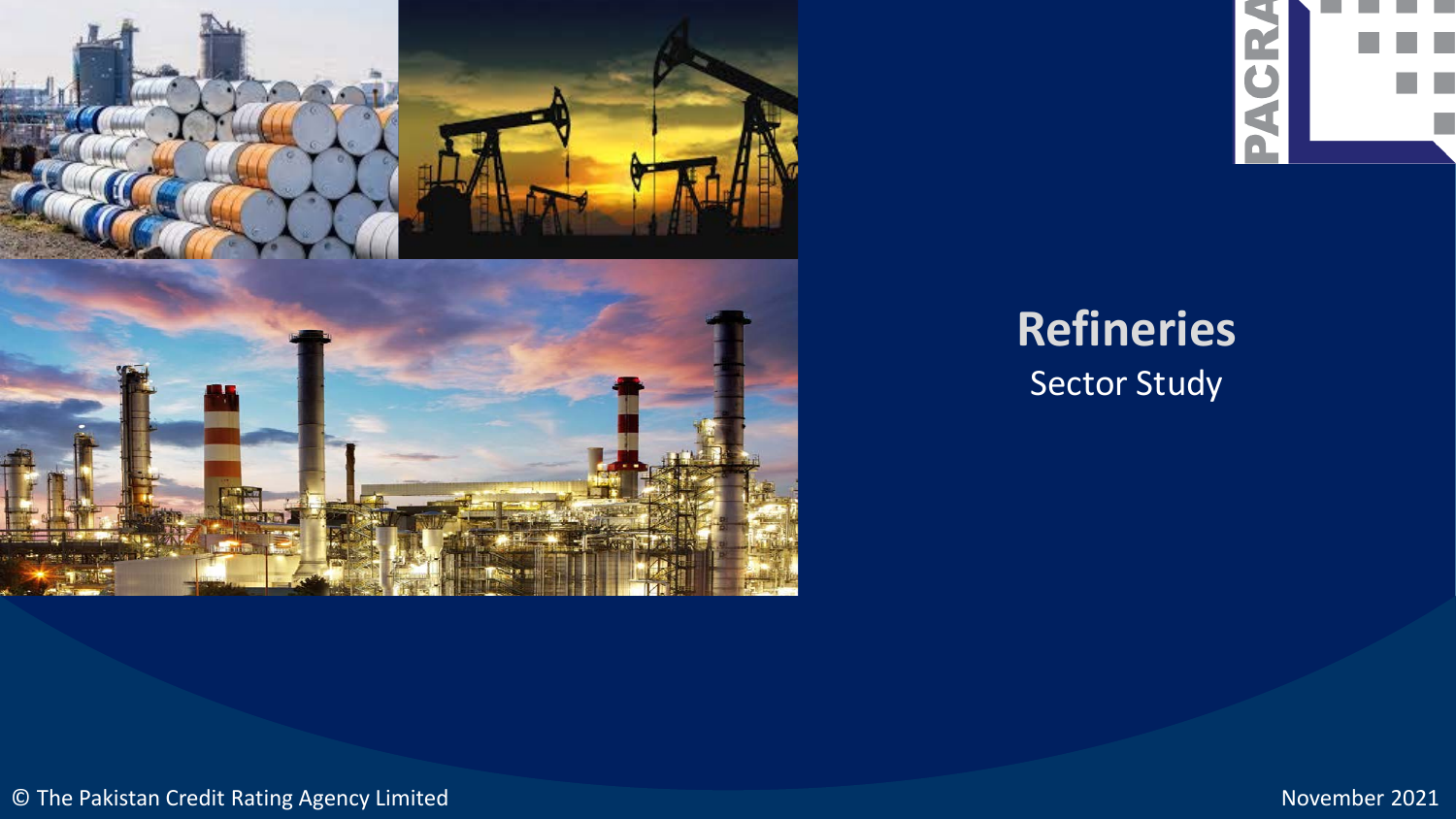## **Table of Contents**



| <b>Contents</b>                           | Page No.       | <b>Contents</b>                      | Page No. | <b>Contents</b>                 | Page No. |
|-------------------------------------------|----------------|--------------------------------------|----------|---------------------------------|----------|
| <b>Global Overview</b>                    | 1              | Local   Industry Snapshot            | 13       | Pricing Mechanism   How it      |          |
| <b>Global Energy Consumption</b>          | $\overline{2}$ | Demand   Sector Wise                 | 14       | <b>Works</b>                    | 25       |
| <b>Outlook</b>                            |                | POL product consumption and          |          | <b>Fuel Retail Price</b>        | 26       |
| <b>Oil Market Segments</b>                | 3              | <b>Economic activity</b>             | 15       | <b>New Refinery Policy</b>      | 27       |
| Refinery configurations                   | 4              | Demand   Energy Mix                  | 16       | <b>Business Risk</b>            | 28       |
| <b>Oil Value Chain</b>                    | 5              | Demand   Product Wise POL            |          | Financial Risk   Capacity to    |          |
| <b>Global</b> Crude Oil Reserves Position | 6              | Consumption                          | 17       | Pay and Borrowings              | 29       |
| Global   Crude Oil Production &           |                | Supply                               | 18       | Financial Risk   Working        |          |
| <b>Consumption Levels</b>                 | $\overline{7}$ | <b>Crude Oil Reserves</b>            | 19       | <b>Capital &amp; Borrowings</b> | 30       |
| <b>Crude Oil &amp; POL Products Price</b> |                | Supply   Crude Oil                   | 20       | <b>Rating Curve</b>             | 31       |
| Volatility                                | 8              | Supply   POL Products                | 21       | <b>SWOT Analysis</b>            | 32       |
| <b>Oil Stock Analysis</b>                 | 9              | <b>Supply   Capacity Utilization</b> | 23       | <b>Outlook: Stable</b>          | 33       |
| Trade   Crude & Products                  | 10             | Supply   Market Shares (Volume       |          | <b>BIBLOGRAPHY</b>              | 34       |
| <b>POL Product Mix   Consumption</b>      | 11             | Based)                               | 24       |                                 |          |
| Global   Top players                      | 12             |                                      |          |                                 |          |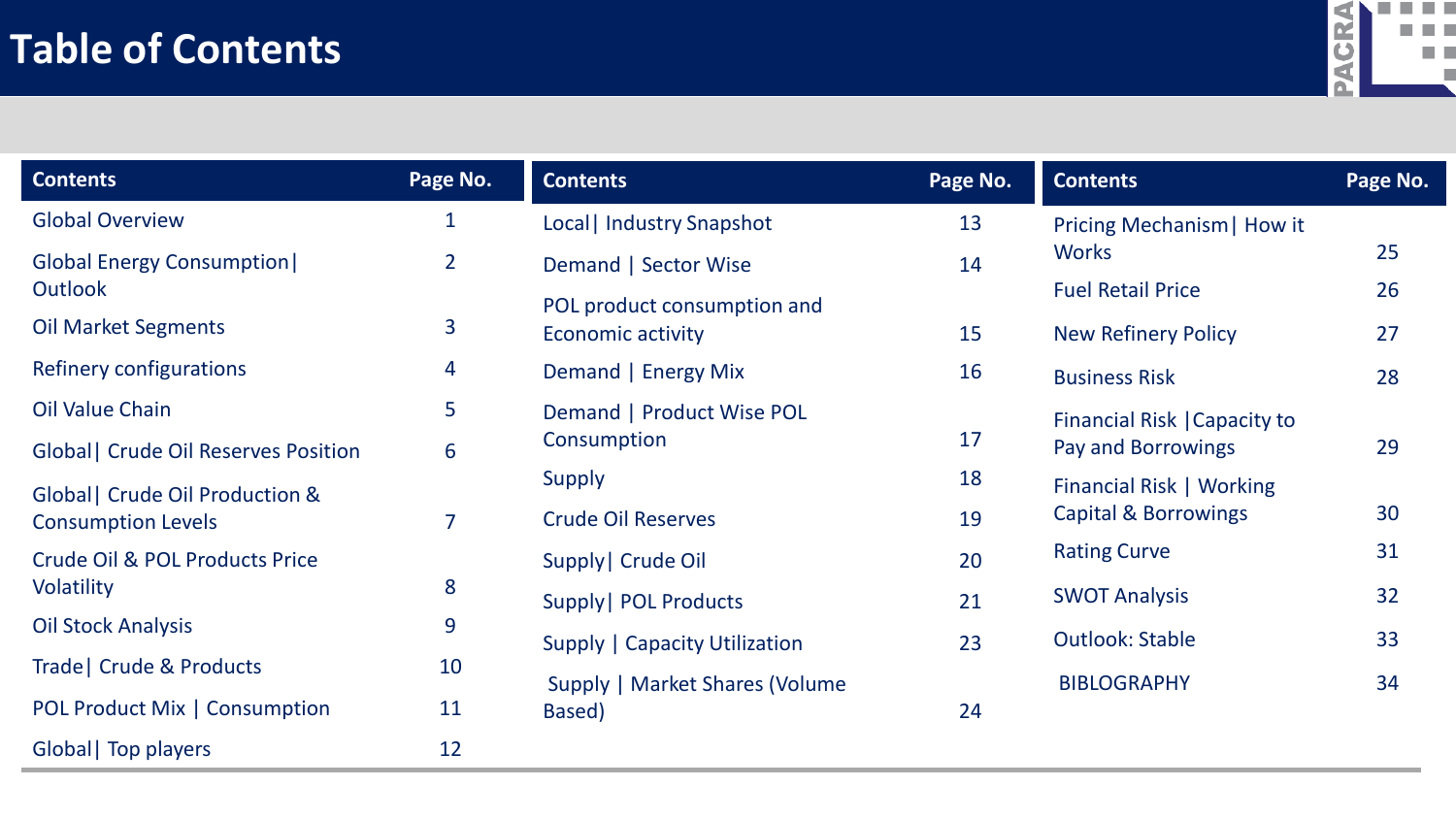#### **Global | Overview**

- The global energy mix is historically dominated by fossil fuels, with oil taking the lead among all fuels followed by coal and gas. Despite the growing demand for renewables and environment friendly energy, renewable energy still holds a very nominal portion in the global energy mix.
- In CY20, the world consumed energy of ~91bln barrels of oil equivalent from a variety of sources. Although there is a positive trend in the development of renewables; fossil fuels (Oil, Gas and Coal) comprised the lion's share in the global energy mix at ~83.1% of total (CY19: ~84.3%) with oil being the most dominant source of energy at ~31.2%.
- A gradual decrease in demand for fossil fuels is expected in the longer term following advances in renewable technology, improved efficiency of internal combustion engines, a more widespread use of EVs and international efforts for environmental sustainability.



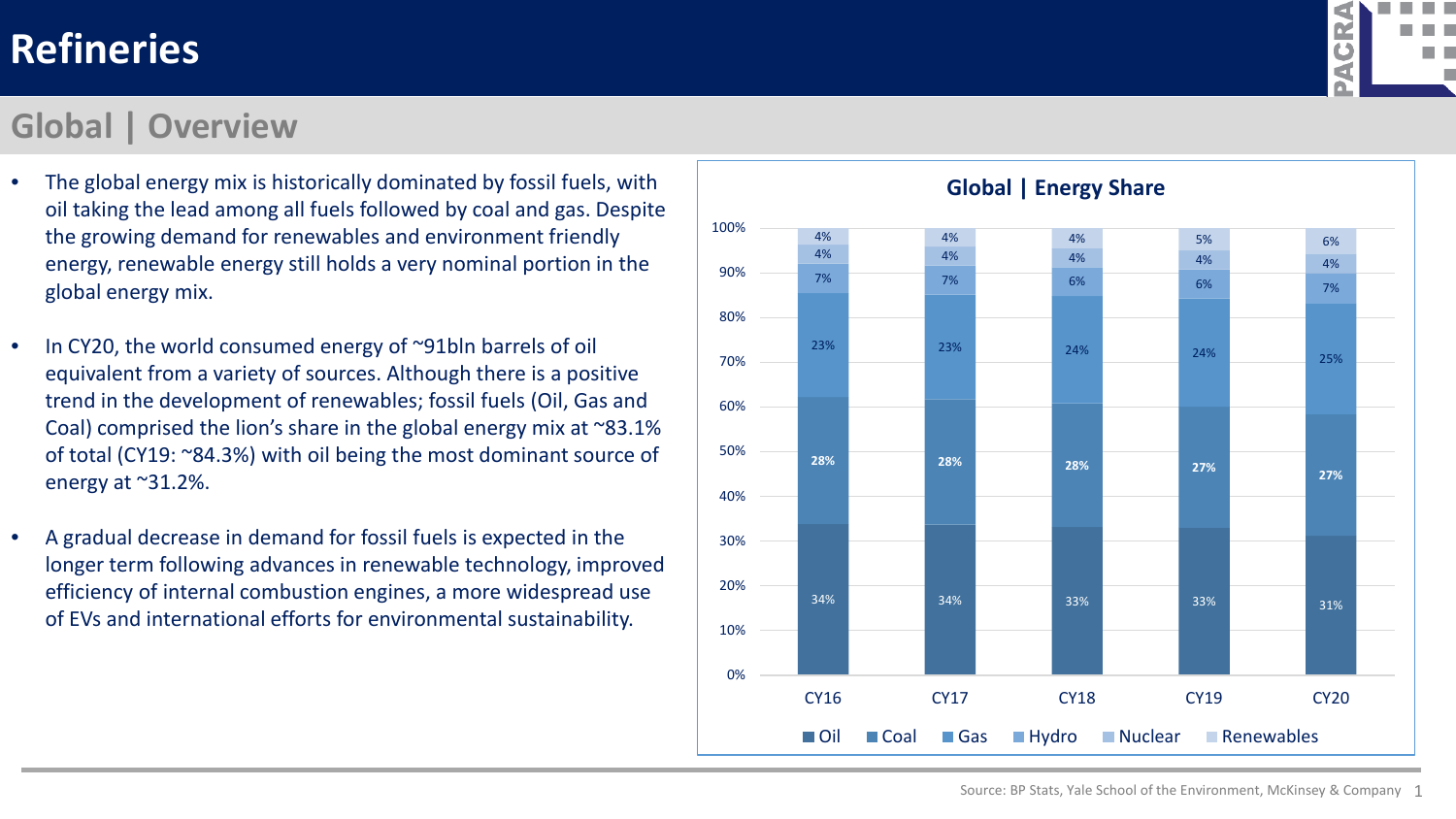#### **Global | Energy Consumption| Outlook**

- COVID-19 caused a global slowdown in CY20. The world economy shrank by ~3.6%; reduced economic activity also caused world energy consumption to shrink by  $^{\sim}4.3\%$ .
- The biggest downslide was witnessed in oil as its consumption declined by  $\sim$ 8.4%, followed by coal and gas, which fell by  $\sim$ 4.2% and  $\sim$ 2.3% respectively.
- In CY20, global consumption of energy from renewable sources increased by ~9.7%, while global carbon emissions fell by 6%. This seems encouraging but the carbon cut came at an opportunity cost of USD~1,485/ton.
- As CY21 began, vaccines started to rollout and countries launched their immunization programs, the global economic activity rebounded strongly. The global GDP growth rate is expected to reach ~5.6% and global energy demand is expected to increase by ~4.6%.
- By CY21 end, oil consumption is expected to increase by ~5.2% but would still remain below pre-COVID levels by ~4%. Gas demand is expected to increase by ~3.2% and will cross pre-COVID levels by ~1%. Demand for coal is expected to rise by ~4.5% but will remain below pre-COVID levels.



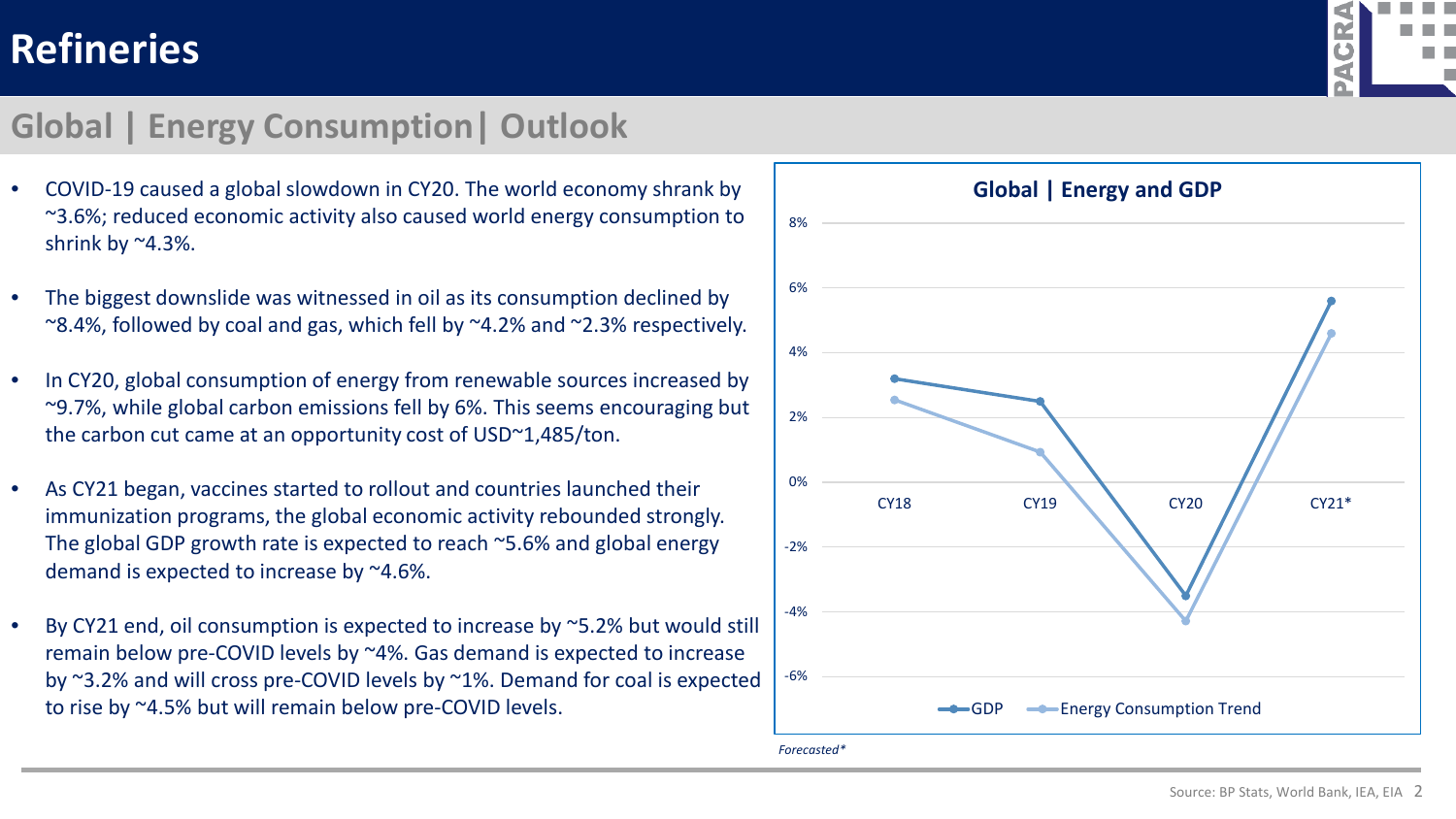

#### **Oil Market Segments**



- Oil sector is divided into **Upstream**, **Midstream** and **Downstream** segments.
- Upstream Sector encompasses Exploration and Production of oil.
- Midstream includes transporting oil from production sites to refineries via pipelines, trains, tankers, and trucks and production of refined products.
- Downstream comprises marketing & distribution of refined petroleum products.
- In the medium term global investments of USD~250bln are expected to be made in the midstream and downstream sectors.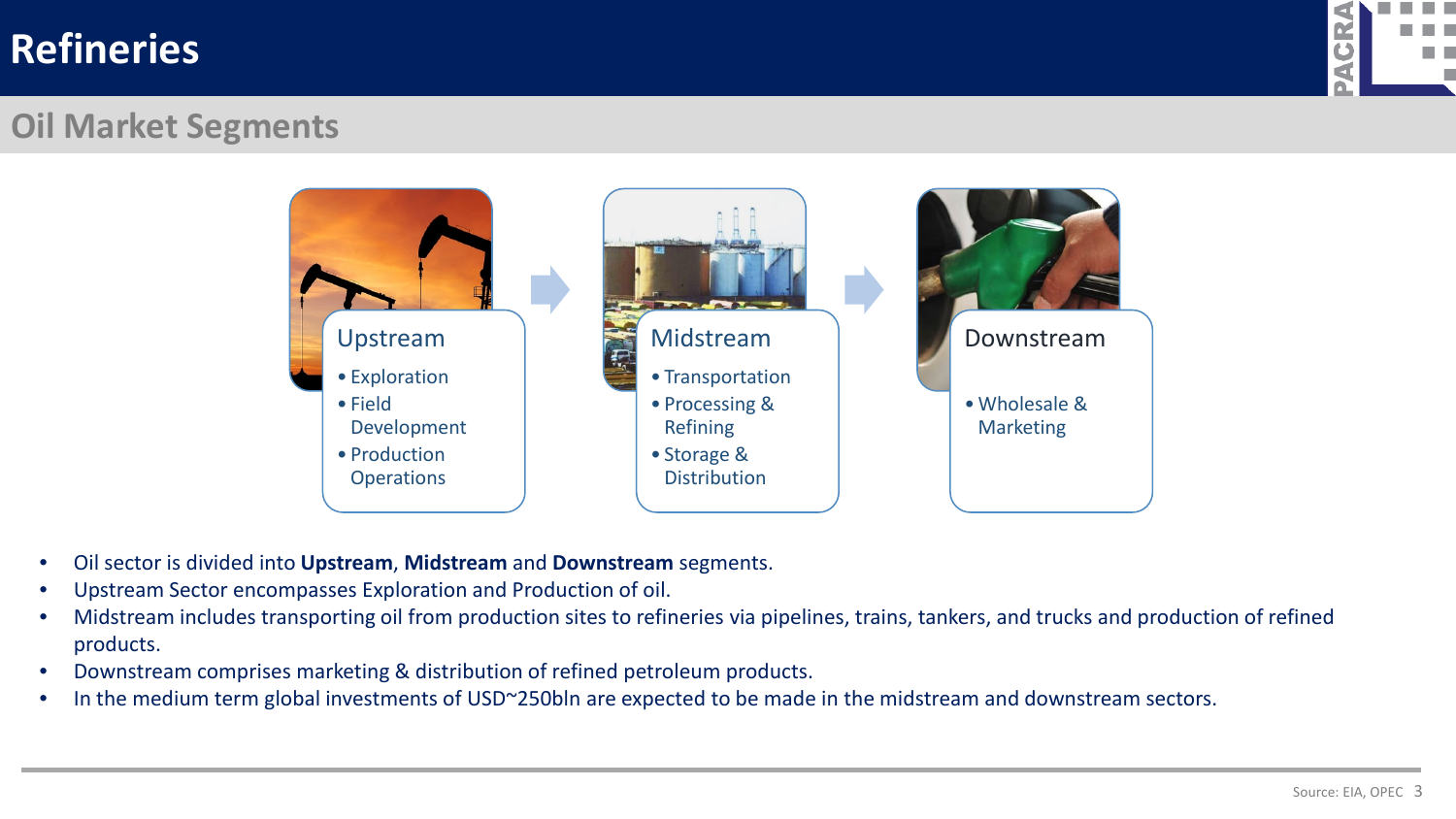## **Refinery configurations**

There are 4 major classifications of refineries based on the degree of complexity and the type of crude oil they can effectively refine

• **Topping** 

These consist of a simple distillery that primarily separates crude oil into distillates (i.e. diesel, kerosene, Jet fuel and heating oil), naphtha (feedstock for motor gasoline blend), light gas, residual/heavy fuel oil. They lack the capacity to drive economically viable yields from low API gravity and high Sulphur crude oil (Heavy sour).

#### • **Hydro skimming**

In addition to the distilleries, these include hydrotreating, catalytic reforming and blending infrastructure. These can handle crude oil with low to medium API gravity and Sulphur content (Light sweet to Medium Sour). With additional infrastructure they can reform naphtha to motor gasoline up to specific octanes and desulphurize light products such as motor gasoline and diesel to meet regulatory requirements.

#### • **Conversion/cracking**

In addition to all the Hydro skimming infrastructure, these include facilities for hydro and/or catalytic cracking. These processes allow heavy fractions such as gas oil to be converted into lighter refinery streams, yielding motor gasoline, jet fuel and other petrochemical feedstocks.

• **Deep Conversion/cocking**

These are a special class of refineries that can convert the heaviest fraction i.e. residual oil into lighter streams which can then further be processed lighter petroleum products. These refineries can handle with economic viability; all classes of crude oil (Light sweet to Heavy sour).



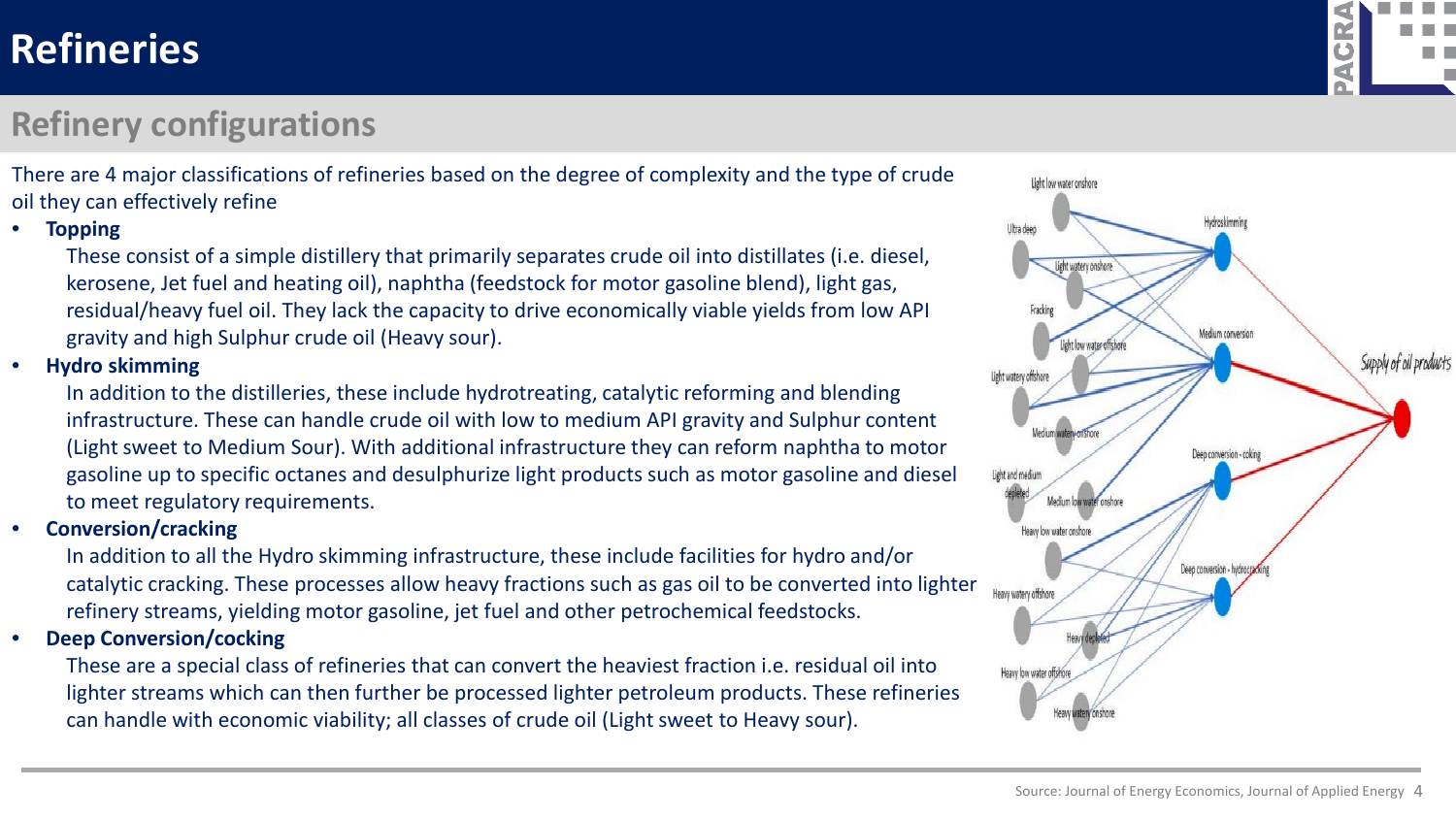#### **Oil Value Chain**



Crude oil is a mixture of hydrocarbons that exists in liquid phase in natural underground reservoirs and remains liquid at atmospheric pressure after passing through surface separating facilities. Crude oil is transported to refineries to convert it into its derivatives. Refining breaks crude oil down into its various components, which are then selectively reconfigured into new products. All refineries have three basic steps: Separation, Conversion, **Treatment** Petroleum products include gasoline, distillates such as diesel fuel and heating oil, jet fuel, petrochemical feed stocks, waxes, lubricating oils, and asphalt.

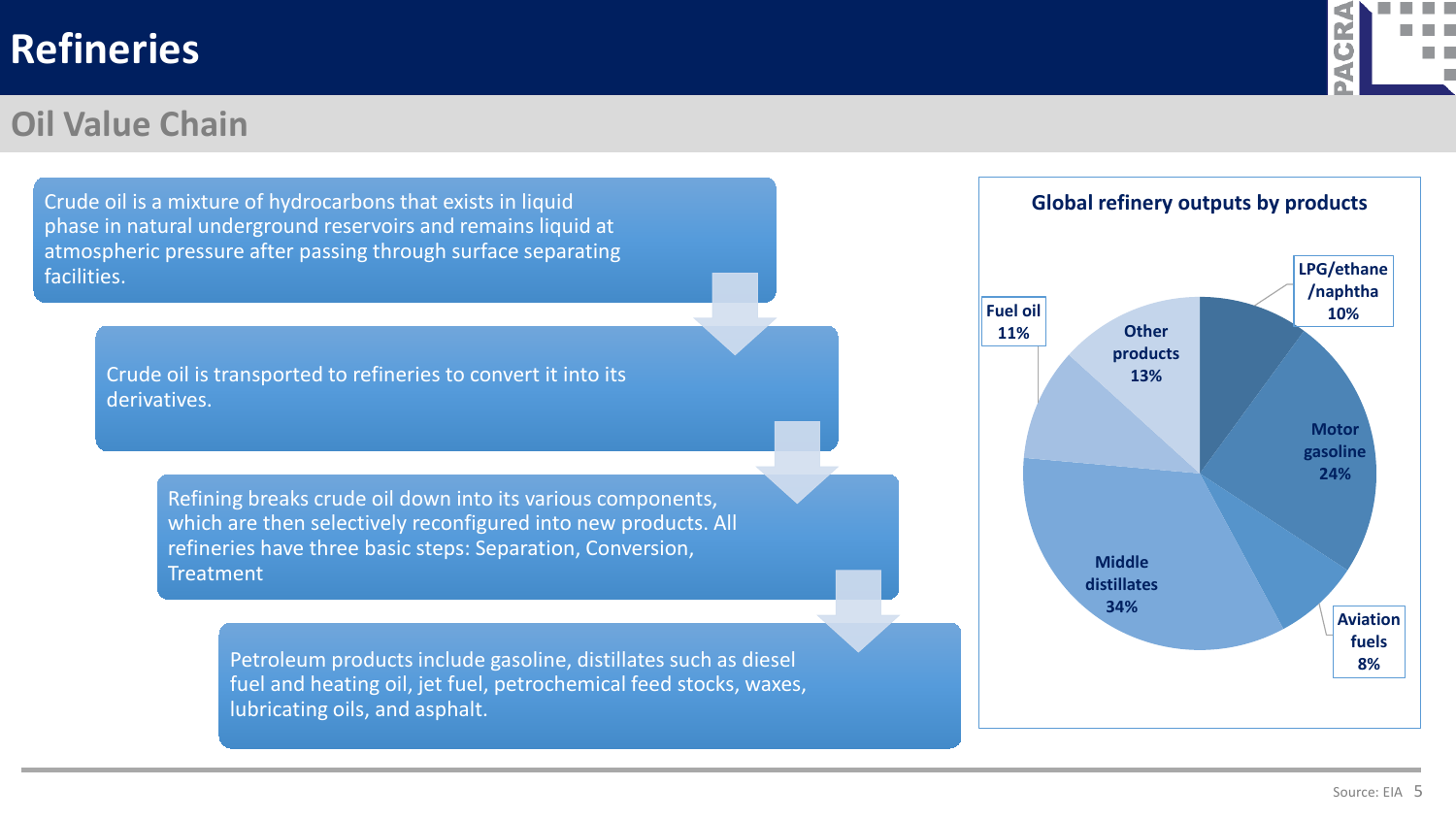#### **Alberta College** q **GR** m m EL EL đ Г

#### **Global | Crude Oil Reserves Position**

- World crude reserves stood around  $\sim$  1,732bln barrels as at end Dec-2020.
- Reserves have been growing at a meagre CAGR of ~0.5% from CY16- CY20.
- OPEC countries account for ~70% of the world's proven crude oil reserves.



| <b>Global Crude Oil Reserves (bln barrels)</b> |             |             |             |             |             |             |  |  |
|------------------------------------------------|-------------|-------------|-------------|-------------|-------------|-------------|--|--|
| <b>Period</b>                                  | <b>CY15</b> | <b>CY16</b> | <b>CY17</b> | <b>CY18</b> | <b>CY19</b> | <b>CY20</b> |  |  |
| <b>Total World</b>                             | 1,684       | 1,690       | 1,728       | 1,736       | 1,735       | 1,732       |  |  |

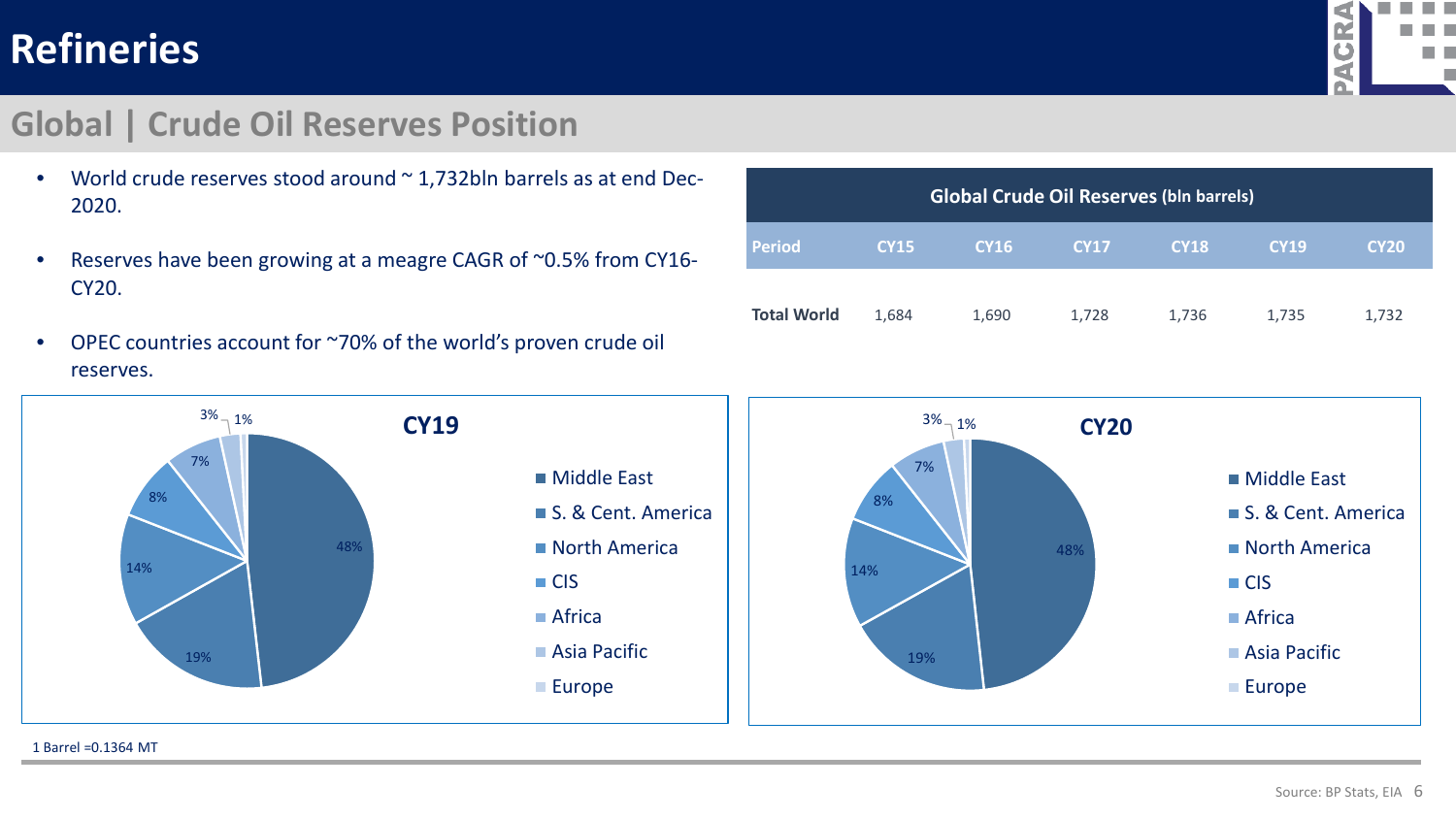

#### **Global | Crude Oil Production & Consumption Levels**

- During CY20, global crude oil extraction as a percentage of total global reserves was ~2%.
- Total world crude oil extraction fell by ~6% in CY20 due to COVID-19, bringing down a five year growth rate (CY16-CY20) to a negative 0.8%. However, the later revived economic activity and increased demand of energy products resulted in the cumulative growth rates from CY17-CY21\* and CY18-CY22\* to recover at -0.46% and ~0.12% respectively.
- In CY21, global crude oil extraction is expected to grow at  $\sim$ 1.5%, recovering up to ~95% of pre-COVID levels and exceed the pre-COVID levels by CY22 with an expected growth rate of ~5.7%.
- Crude oil consumption declined by ~8.4% in CY20 due to COVID-19 pandemic and is expected to rebound at ~5.2% in CY21.
- CAGR of crude oil consumption from CY16-CY20 was recorded at 1.3%; CY17-21\* CAGR is expected to be -0.3%.

| Global   Crude Oil Extraction-mln MT         |             |             |             |             |         |  |  |  |  |
|----------------------------------------------|-------------|-------------|-------------|-------------|---------|--|--|--|--|
| <b>Period</b>                                | <b>CY17</b> | <b>CY18</b> | <b>CY19</b> | <b>CY20</b> | $CY21*$ |  |  |  |  |
| <b>World Production</b>                      | 4,386       | 4,484       | 4,478       | 4,165       | 4,267   |  |  |  |  |
| <b>Middle East</b>                           | 1,475       | 1,489       | 1,414       | 1,297       | 1,382   |  |  |  |  |
| <b>North America</b>                         | 921         | 1,030       | 1,106       | 1,060       | 1,004   |  |  |  |  |
| <b>CIS</b>                                   | 702         | 715         | 719         | 660         | 681     |  |  |  |  |
| <b>Asia Pacific</b>                          | 369         | 361         | 361         | 353         | 352     |  |  |  |  |
| <b>Africa</b>                                | 386         | 394         | 402         | 327         | 367     |  |  |  |  |
| S. & Cent. America                           | 367         | 333         | 318         | 300         | 321     |  |  |  |  |
| <b>Europe</b>                                | 165         | 163         | 158         | 167         | 160     |  |  |  |  |
| <b>Global   Crude Oil Consumption-mln MT</b> |             |             |             |             |         |  |  |  |  |
| <b>Period</b>                                | <b>CY17</b> | <b>CY18</b> | <b>CY19</b> | <b>CY20</b> | $CY21*$ |  |  |  |  |
| <b>World</b><br><b>Consumption</b>           | 4,372       | 4,409       | 4,423       | 4,007       | 4,362   |  |  |  |  |
| <b>Asia Pacific</b>                          | 1,601       | 1,625       | 1,640       | 1,549       | 1,627   |  |  |  |  |
| <b>North America</b>                         | 1,013       | 1,034       | 1,029       | 894         | 1,005   |  |  |  |  |
| <b>Europe</b>                                | 705         | 704         | 700         | 603         | 687     |  |  |  |  |
| <b>Middle East</b>                           | 391         | 384         | 391         | 361         | 387     |  |  |  |  |
| S. & Cent. America                           | 286         | 279         | 274         | 246         | 275     |  |  |  |  |
| <b>CIS</b>                                   | 191         | 196         | 198         | 188         | 196     |  |  |  |  |
| <b>Africa</b>                                | 185         | 188         | 190         | 165         | 184     |  |  |  |  |
| *Estimated                                   |             |             |             |             |         |  |  |  |  |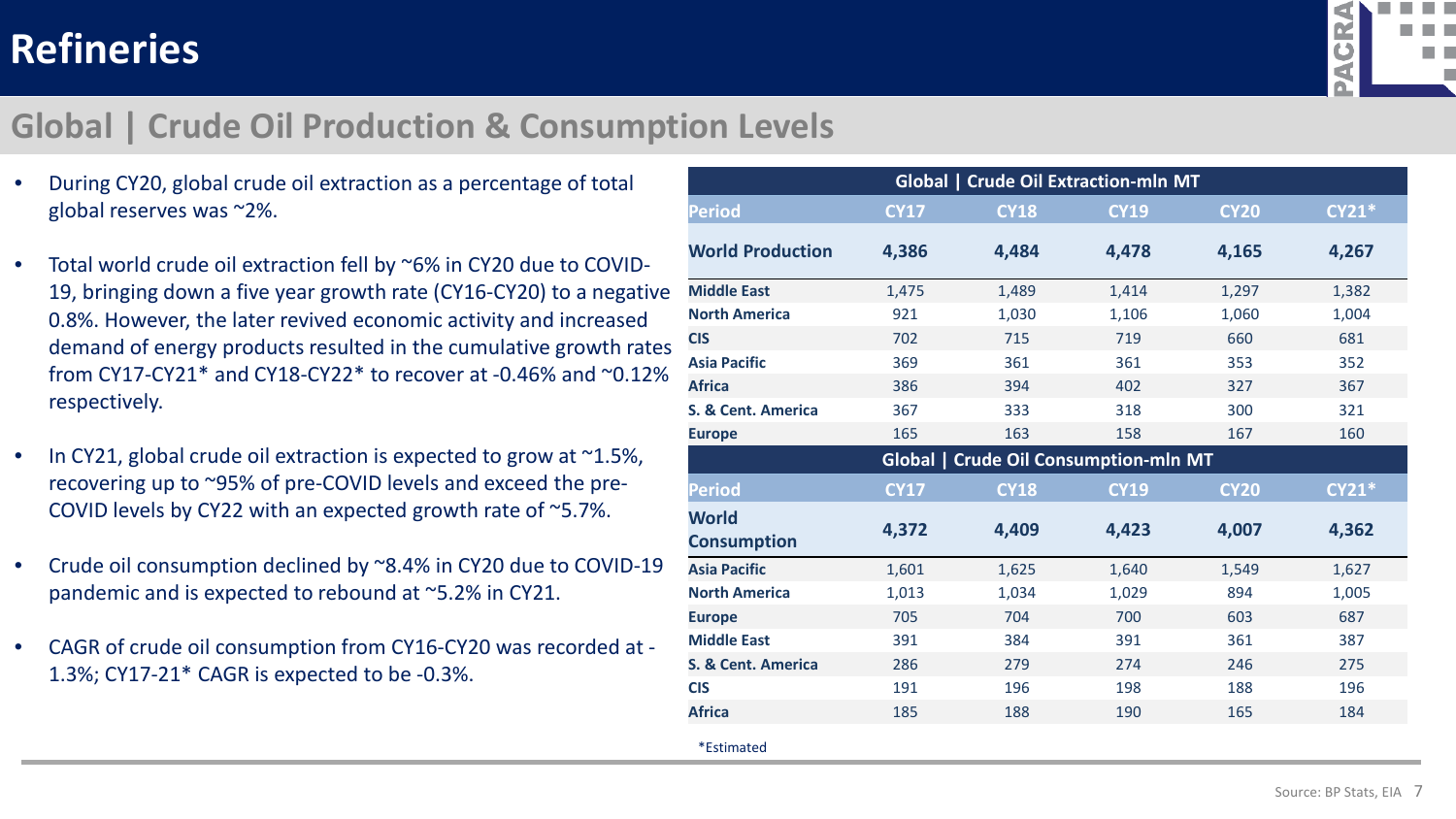

### **Crude Oil & POL Products Price Volatility**

- As POL products are derived from crude oil, they trade at a premium in comparison to it; This premium is known as the crack spread and it has a major impact on refinery margins.
- The global oil prices have witnessed a V-shaped recovery following the pandemic and have gained significant traction since then. Average 3QCY21 crude oil prices stood at USD~70.6/barrel, a multi-year high.
- Gasoline made the biggest recovery as its average global price crossed all POL products by 3QCY20. During 3QCY21, gasoline's price stood at a high of USD~94.9/barrel (3QCY20: USD~51.7/barrel).
- HSD, during 3QCY21 stood at USD~89.5/barrel (3QCY20: USD~50.3/barrel); as the second most premium POL product.
- Furnace Oil's price was recorded at USD~82.2/barrel in 3QCY21 (3QCY20: USD~48.1/barrel).
- The average five year crack spread between MOGAS and crude oil has been ~22% (3QCY21 spread: ~23%), while between HSD and crude oil, it has been ~26% (3QCY21 spread: ~21%).
- As per international estimates, crude oil prices are expected to settle around USD ~70/barrel by 2QCY22; from the 4QCY21 prices of USD ~81/barrel.

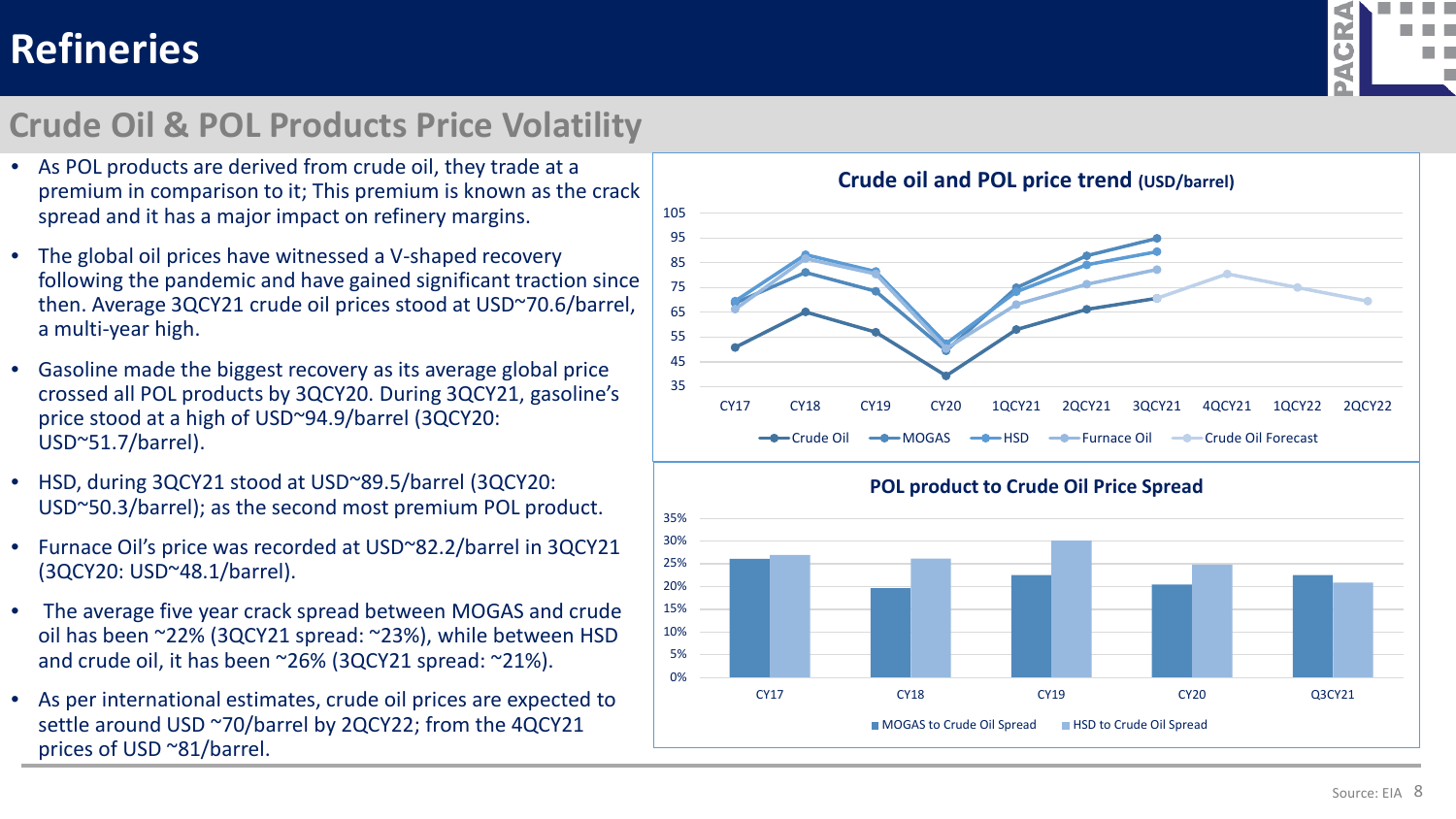#### **Oil Stock Analysis**

- In Q1 and Q2 of CY20, global oil production overshot consumption, due to slumped demand as the COVID-19 pandemic was setting in; causing massive stock buildups, i.e. ~1,120mln barrels.
- Since the beginning of 3QCY20 global oil consumption has outpace production by an average of ~199mln barrels per quarter. This trend is expected to taper off by CY21 end, as high surplus of oil stocks decreases.
- Oil production is expected to overtake demand by 1QCY22 by ~40mln barrels per quarter, as the oil global market is expected to normalize and reach pre-COVID numbers by CY22 end.



*Forecasted\**

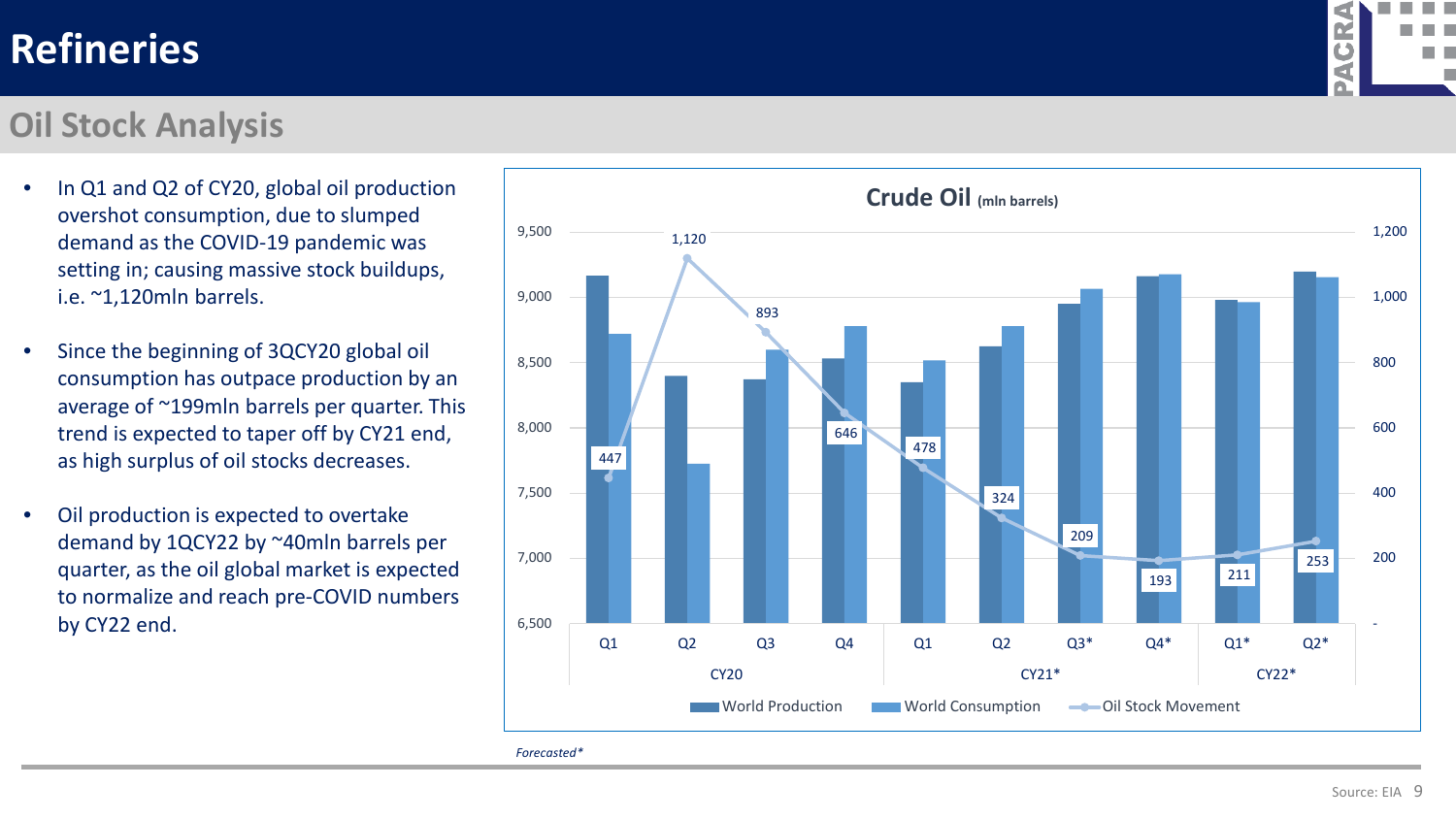

#### **Trade | Crude & Products**

- In CY20, Saudi Arabia had the highest share of world crude exports (~17%), followed by Russia (~12%) and Canada (~9%). In products market, USA emerged as the largest exporter (~22%), followed by Russia(~10%).
- A major portion of world crude and products import was dominated by Europe (~23%) and China(~26%). India is emerging as a net crude importer and product exporter on the globe with a share of ~10% in crude imports and ~1% in products export.
- Whereas in terms of export of total petroleum liquids, USA cemented itself as the global leader in CY20, outpacing Saudi Arabia by ~90mln tons and capturing ~12% of the global market share.

| <b>Imports Share</b>    |                           |                                      |                                      | <b>Exports Share</b>    |                           |                                      |                                      |  |
|-------------------------|---------------------------|--------------------------------------|--------------------------------------|-------------------------|---------------------------|--------------------------------------|--------------------------------------|--|
|                         |                           | <b>CY19</b>                          | <b>CY20</b>                          |                         |                           | <b>CY19</b>                          | <b>CY20</b>                          |  |
| <b>No</b>               | <b>Region/Country</b>     | <b>Crude &amp;</b><br><b>Product</b> | <b>Crude &amp;</b><br><b>Product</b> | <b>No</b>               | <b>Region/Country</b>     | <b>Crude &amp;</b><br><b>Product</b> | <b>Crude &amp;</b><br><b>Product</b> |  |
| $\mathbf{1}$            | <b>China</b>              | 17%                                  | 20%                                  | $\mathbf{1}$            | <b>USA</b>                | 11%                                  | 12%                                  |  |
| $\overline{2}$          | <b>Europe</b>             | 21%                                  | 19%                                  | 2 <sup>1</sup>          | <b>Saudi Arabia</b>       | 12%                                  | 12%                                  |  |
| $\overline{\mathbf{3}}$ | <b>Other Asia Pacific</b> | 14%                                  | 15%                                  | $\overline{\mathbf{3}}$ | <b>Russia</b>             | 12%                                  | 11%                                  |  |
| 4                       | <b>USA</b>                | 13%                                  | 12%                                  | 4                       | <b>Canada</b>             | 7%                                   | 7%                                   |  |
| 5                       | <b>India</b>              | 8%                                   | 8%                                   | 5                       | <b>UAE</b>                | 6%                                   | 7%                                   |  |
| 6                       | <b>Japan</b>              | 5%                                   | 5%                                   | 6                       | <b>West Africa</b>        | 7%                                   | 7%                                   |  |
| 7                       | <b>Singapore</b>          | 5%                                   | 5%                                   | 7                       | Iraq                      | 6%                                   | 6%                                   |  |
| 8                       | S. & Cent. America        | 4%                                   | 4%                                   | 8                       | S. & Cent. America        | 5%                                   | 5%                                   |  |
| 9                       | <b>Canada</b>             | 2%                                   | 2%                                   | 9                       | <b>Other Middle East</b>  | 5%                                   | 5%                                   |  |
| 10                      | <b>Mexico</b>             | 2%                                   | 2%                                   | 10                      | <b>Other Asia Pacific</b> | 4%                                   | 5%                                   |  |
| 11                      | <b>ROW</b>                | 9%                                   | 10%                                  | 11                      | <b>ROW</b>                | 24%                                  | 23%                                  |  |
|                         | <b>Total</b>              | 100%                                 | 100%                                 |                         | <b>Total</b>              | 100%                                 | 100%                                 |  |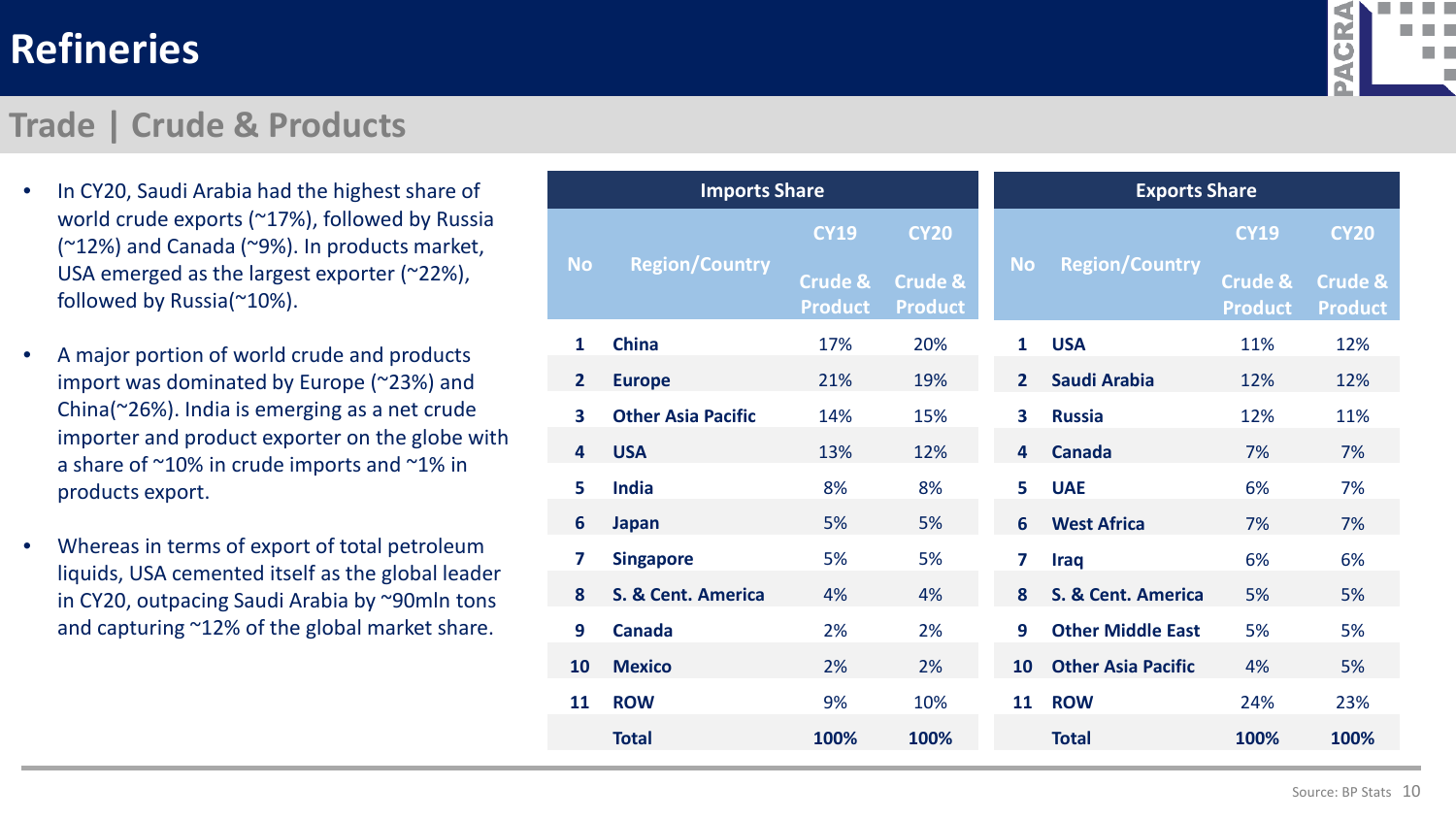#### **POL Product Mix | Consumption**



- Global POL mix has been stable up till CY19. However, due to COVID-19 lockdowns and travel restrictions, variations were observed in CY20.
- Among POL products, HSD is the highest consumed product with a share of ~30%, followed by MOGAS with a share of ~25%. HSD is mainly used as a fuel in engines operating above 750rpm in commercial vehicles, stationery diesel engines, locomotives, pumps, etc.
- As global POL consumption fell amid COVID-19 pandemic, the fall was not proportionate among fuel types. Jet fuel took the biggest hit, as its share in global POL mix is estimated to have dropped from ~7% to ~4% in CY20. MOGAS global share also dropped by ~1% in CY20. The decline in both MOGAS and Jet fuel global share was picked up by HSD and other petroleum liquids as their share increased by ~1% and ~2% respectively

| <b>Global   POL Consumption Mix</b> |             |             |             |             |             |  |  |  |  |
|-------------------------------------|-------------|-------------|-------------|-------------|-------------|--|--|--|--|
| <b>Period</b>                       | <b>CY16</b> | <b>CY17</b> | <b>CY18</b> | <b>CY19</b> | <b>CY20</b> |  |  |  |  |
| <b>White Oils</b>                   | 63%         | 62%         | 63%         | 63%         | 60%         |  |  |  |  |
| <b>HSD</b>                          | 29%         | 28%         | 29%         | 29%         | 30%         |  |  |  |  |
| <b>MOGAS</b>                        | 26%         | 26%         | 26%         | 26%         | 25%         |  |  |  |  |
| <b>Jet fuel</b>                     | 7%          | 7%          | 7%          | 7%          | 4%          |  |  |  |  |
| <b>Kerosene</b>                     | 1%          | 1%          | 1%          | 1%          | 1%          |  |  |  |  |
| <b>Black Oils</b>                   | 28%         | 29%         | 28%         | 28%         | 30%         |  |  |  |  |
| <b>Other petroleum liquids</b>      | 21%         | 22%         | 21%         | 21%         | 23%         |  |  |  |  |
| <b>Residual fuel oil</b>            | 7%          | 7%          | 7%          | 7%          | 7%          |  |  |  |  |
| <b>Gases</b>                        | 9%          | 9%          | 9%          | 9%          | 9%          |  |  |  |  |
| <b>Liquefied Petroleum Gases</b>    | 9%          | 9%          | 9%          | 9%          | 9%          |  |  |  |  |
| <b>Total</b>                        | 100%        | 100%        | 100%        | 100%        | 100%        |  |  |  |  |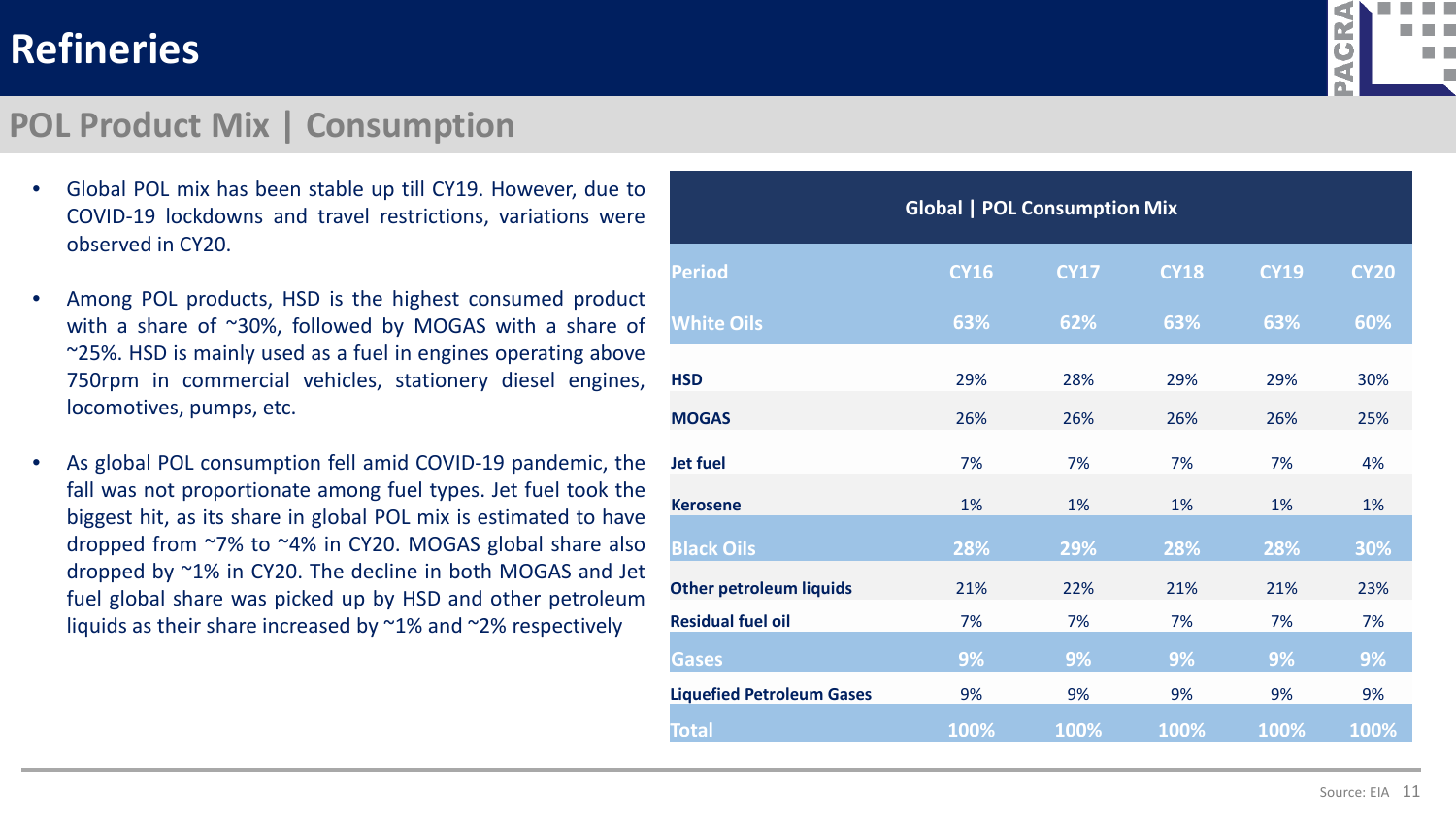# **REFINERIES| Refineries TOP PLAYERS**

## **Global | Top players**

a ka an in

- World's Top 10 Refineries generated annual revenue of USD~1,444bln in CY20 (USD~2,126bln in CY19).
- Top 10 Refineries contributed ~1.76% to world's GDP in CY20 (~2.5% in CY19).
- Top 10 Refineries serve in all three streams of oil industry.
- Most oil refineries are run by giant multinational corporations which are either state-owned or public/private limited
- As of CY20:
	- Top 10 oil refining companies held a ~35.2% share in global refining capacity of 101mmbbl/d.
	- Top 3 oil refining capacity holding countries i.e. USA, China and Russia hold  $\sim$  40.8% of the global refining capacity.
	- The top consumers followed a similar trend. USA, China and India had ~40.8% share of global consumption.
- The industry has high barriers to entry and requires extensive capital investment

| <b>Global   Refining Capacity</b> |                      |                    |                             |  |  |  |  |  |
|-----------------------------------|----------------------|--------------------|-----------------------------|--|--|--|--|--|
| S.No                              | <b>Company</b>       | <b>Origin</b>      | <b>Capacity (mln</b><br>MT) |  |  |  |  |  |
| $\mathbf{1}$                      | <b>Sinopec</b>       | China              | 280                         |  |  |  |  |  |
| $\overline{2}$                    | <b>CNPC</b>          | China              | 235                         |  |  |  |  |  |
| 3                                 | <b>Exxon Mobil</b>   | <b>USA</b>         | 233                         |  |  |  |  |  |
| $\overline{\mathbf{4}}$           | <b>Saudi Aramco</b>  | <b>KSA</b>         | 174                         |  |  |  |  |  |
| 5                                 | <b>Marathon</b>      | <b>USA</b>         | 159                         |  |  |  |  |  |
| 6                                 | <b>Rosneft</b>       | <b>Russia</b>      | 156                         |  |  |  |  |  |
| $\overline{\mathbf{z}}$           | <b>Shell</b>         | <b>Netherlands</b> | 148                         |  |  |  |  |  |
| 8                                 | <b>Valero Energy</b> | <b>USA</b>         | 138                         |  |  |  |  |  |
| 9                                 | <b>Phillips 66</b>   | <b>USA</b>         | 113                         |  |  |  |  |  |
| 10                                | <b>Petrobars</b>     | <b>Brazil</b>      | 108                         |  |  |  |  |  |
|                                   | <b>Total</b>         |                    | 1,745                       |  |  |  |  |  |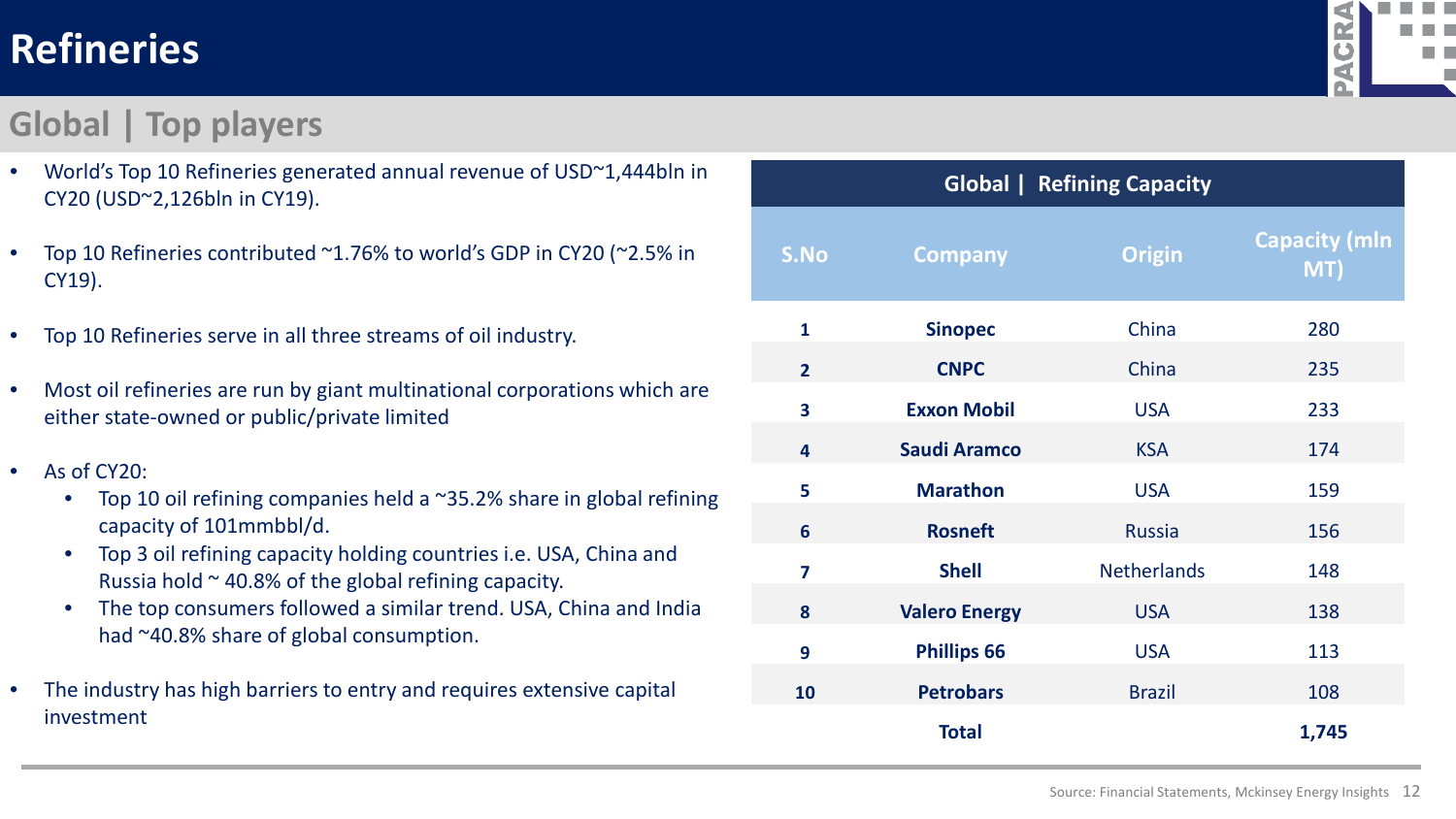

#### **Local | Industry Snapshot**

- Pakistan relies significantly on imports to meet the demand of its energy products. During FY21, the country consumed ~19.8mln MT of petroleum products (FY20:~17.1mln MT) up ~15.8% YOY. Owing to declining local oil reserves amid low new discoveries, the dependence on imported POL products is increasing with each passing year.
- Currently, there are ~5 refineries operating in the country namely (i) Attock Refinery Limited (ATRL) (ii) Pakistan Refinery Limited (PRL) (iii) National Refinery Limited (NRL) (iv) Pak Arab Refinery Limited (PARCO) and (v) Byco Petroleum Pakistan Limited (BYCO).
- The Sector is highly regulated with the prices of two major products, i.e, MOGAS and Diesel being determined by the Oil & Gas Regulatory Authority (OGRA) on fortnightly basis.
- Refineries generated an aggregate revenue of PKR~1,062bln in FY21 (FY20: PKR~1,042bln) with an annual GDP contribution of ~2.2% (FY20: 2.5%)*.* The sector's revenue during FY21 registered a YOY growth of ~1.9% on account of increased consumption and rising petroleum products prices.

| <b>Overview</b>                             | <b>FY20</b>                   | <b>FY21</b> |  |
|---------------------------------------------|-------------------------------|-------------|--|
| Gross Revenue (PKR bln)                     | 1,042                         | 1,062       |  |
| <b>Contribution to GDP</b>                  | 2.5%                          | 2.2%        |  |
| <b>Sector Players</b>                       | 5                             | 5           |  |
| Oil/Petroleum Consumption (mln MT)          | 17.9                          | 19.4        |  |
| Local Crude Oil Production (mln MT)         | 3.7                           | 3.7         |  |
| Crude Oil Import (mln MT)                   | 6.8                           | 8.4         |  |
| Petroleum Product Import (mln MT)           | 7.5                           | 9.8         |  |
| <b>Total Oil Refining Capacity (mln MT)</b> | 19.6                          | 19.8        |  |
| <b>Structure</b>                            | <b>Regulated &amp; Listed</b> |             |  |
| Regulator                                   | <b>OGRA</b>                   |             |  |
| <b>Associations</b>                         |                               | <b>OCAC</b> |  |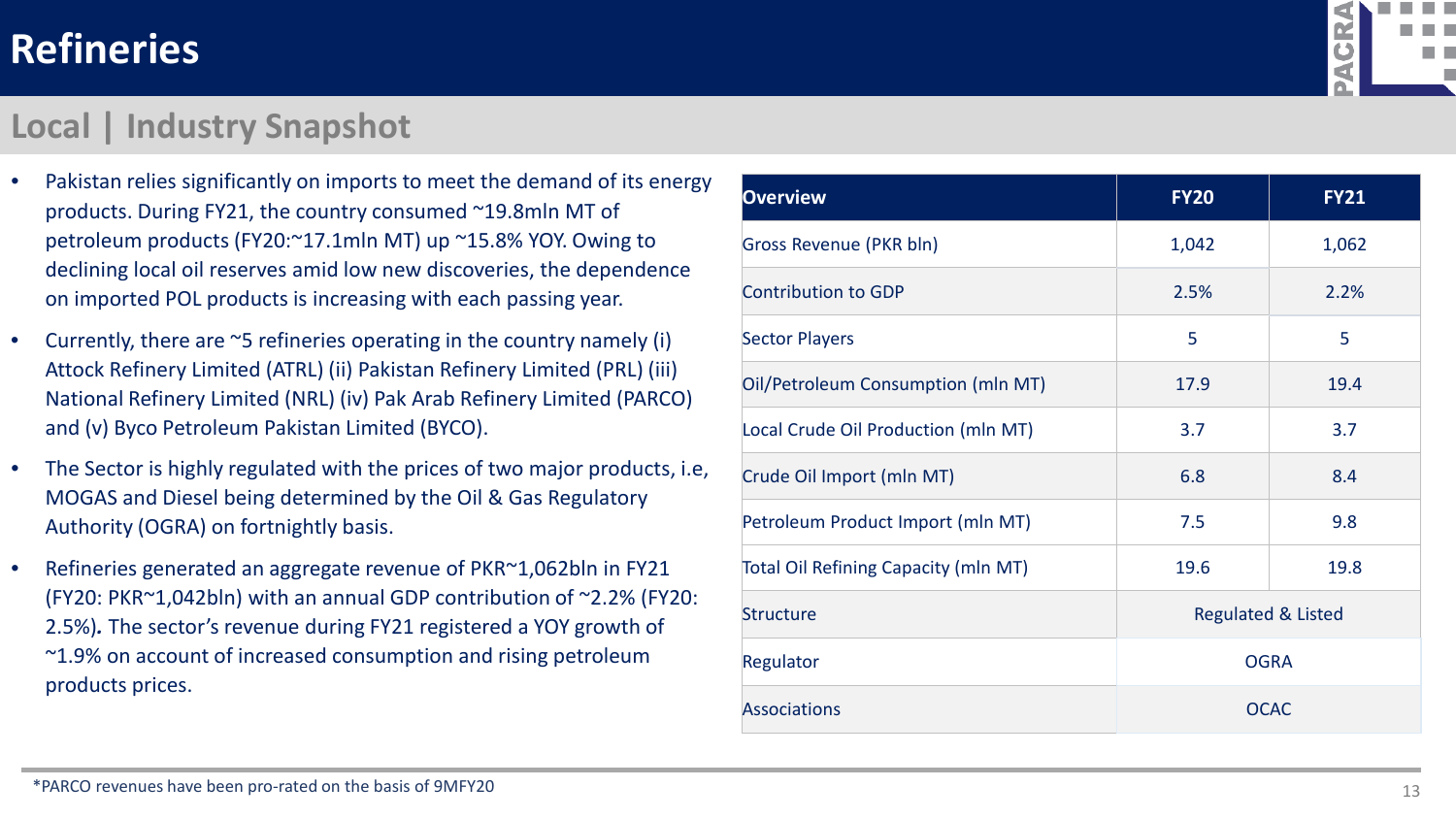

#### **Demand | Sector Wise**

- Transport sector is the highest consumer of petroleum products, as it constitutes ~78% of total POL products consumed in FY21 (~78% in FY20).
- POL consumption by industries is largely driven by LSM growth. The industrial consumption share increased to ~8% during FY21 (FY20:~7%). Since FY15, power sector's oil consumption has reduced at a CAGR of ~18% due to shift from RFO to cheaper and environment friendly sources.

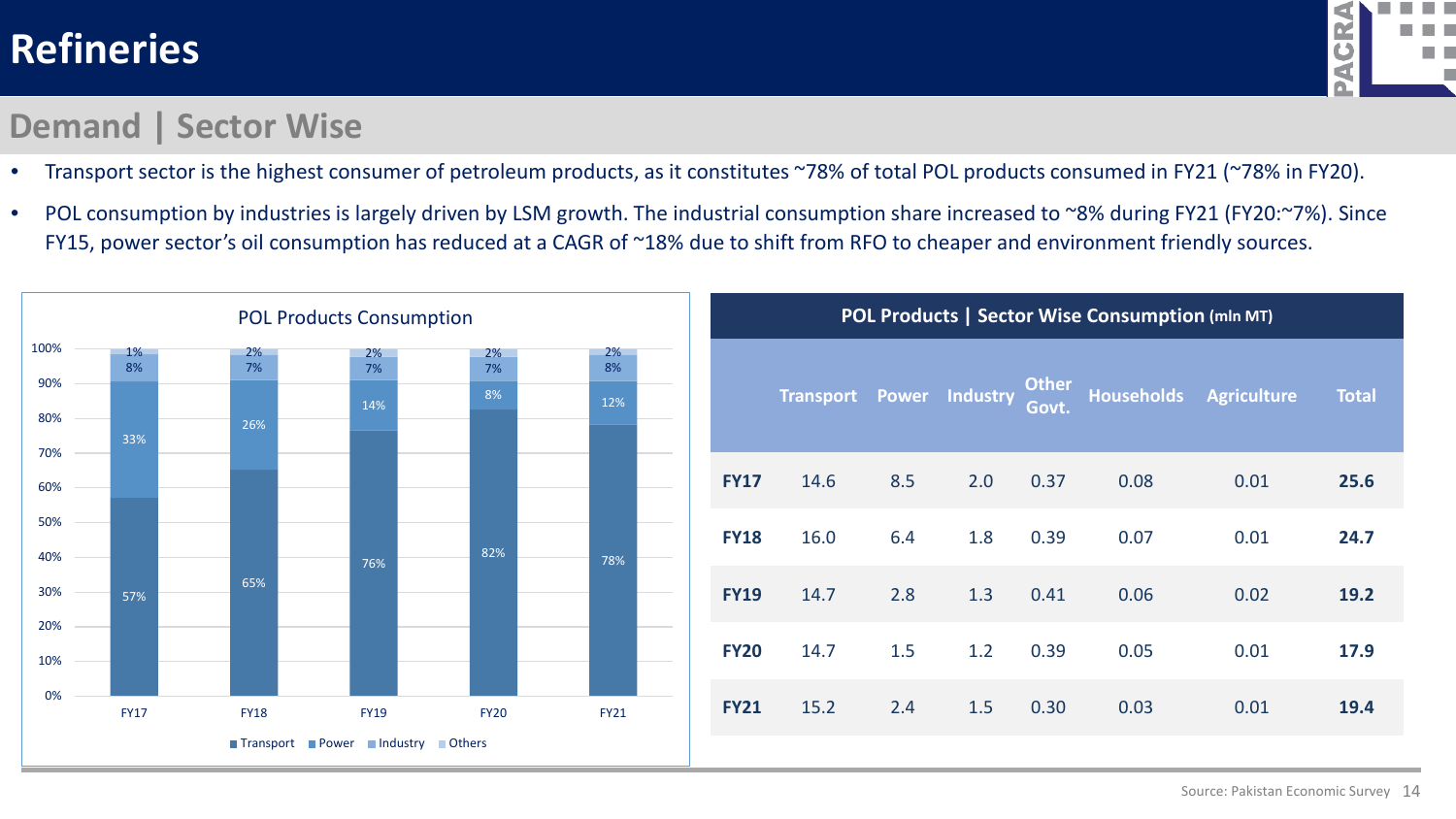

#### **POL consumption and Economic Activity**

- Local POL products consumption is highly correlated to GDP growth. As discussed earlier, the decrease in overall POL products in recent years was on the backdrop of a dip in RFO consumption.
- MOGAS consumption growth had a coefficient of ~0.96 with GDP growth, indicating cyclical dependency of demand, while HSD consumption growth has a lower coefficient of correlation with GDP growth at ~0.79 indicating a lower cyclical dependency of demand.

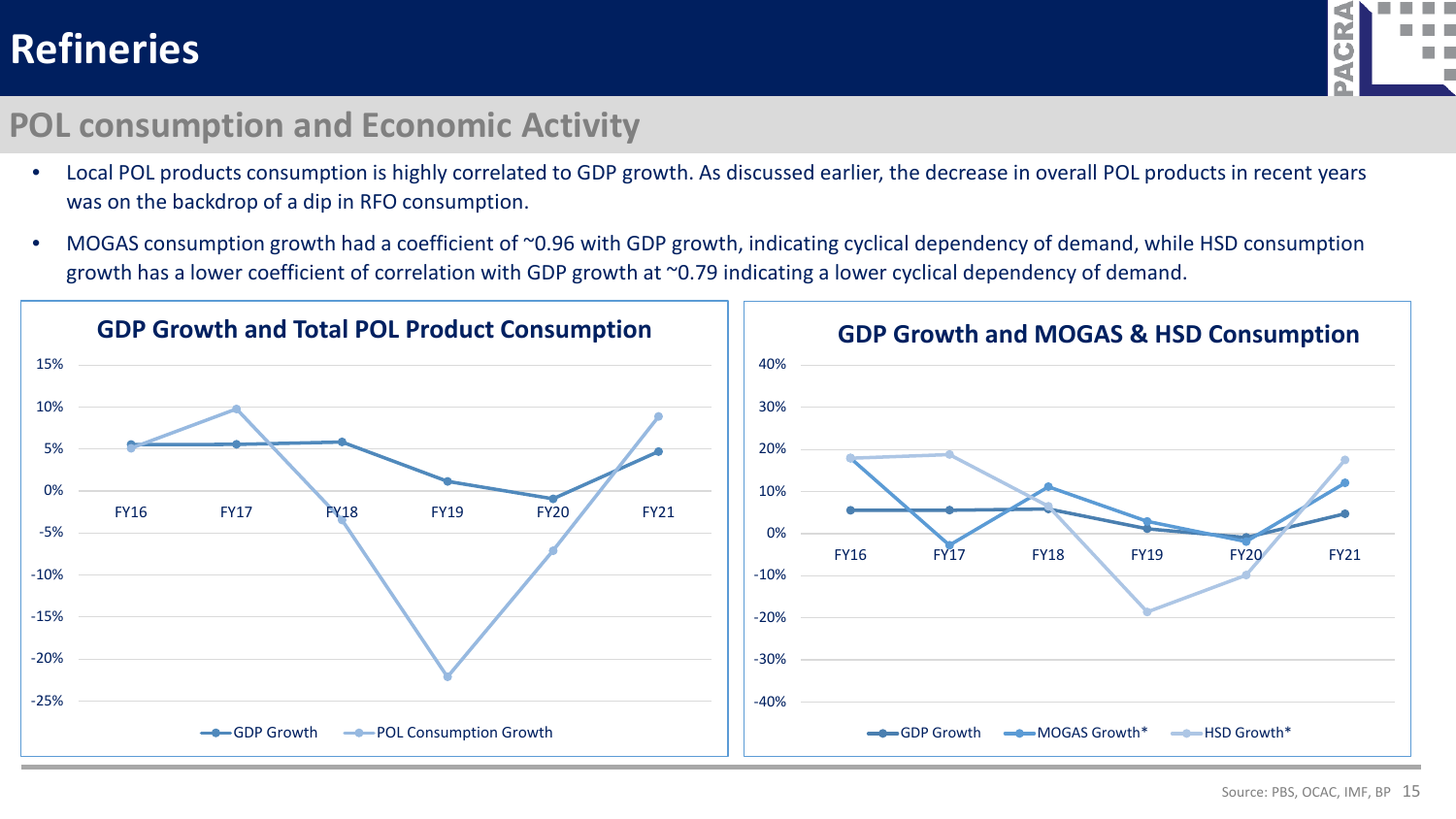#### **Demand | Energy Mix**



- Thermal and hydro-energy are two major sources of electricity generation in Pakistan. During FY21, thermal electricity generation had a share of ~58% (FY20:~60%) in total power generation mix followed by hydroelectric, which contributed ~31% to total electricity generation in FY21 (FY20:~29%).
- RFO based power plants generated ~10,590 GWH electricity during FY21 (FY20: ~7,909 GWH) with a YoY increase of ~34%. The share of RFO based power plants in total thermal energy generation increased to ~12% during FY21 (FY20: ~10%). This is due to the continuous depletion of local gas reserves and favorable rates of RFO during FY21.
- The uptick in RFO offtake also bodes well for the refineries. RFO sales continue its upward trend in FY22 as well and was recorded at ~878,000 tons during 2MFY22 (2MFY21: ~563,000 tons) with a YoY increase of ~56%.
- Going forward, the government is committed to increase the share of renewable energy sources in total power generation mix through Integrated Generation Capacity Expansion Plan (2021-2030).

| <b>Power Generation   Commercial Mix</b> |             |             |             |             |             |  |  |  |  |
|------------------------------------------|-------------|-------------|-------------|-------------|-------------|--|--|--|--|
| <b>Period</b>                            | <b>FY17</b> | <b>FY18</b> | <b>FY19</b> | <b>FY20</b> | <b>FY21</b> |  |  |  |  |
| <b>Thermal</b>                           | 66%         | 68%         | 67%         | 60%         | 58%         |  |  |  |  |
| <b>Hydroelectric</b>                     | 26%         | 21%         | 21%         | 29%         | 31%         |  |  |  |  |
| <b>Nuclear</b>                           | 6%          | 7%          | 8%          | 7%          | 7%          |  |  |  |  |
| <b>Renewable</b>                         | 2%          | 3%          | 4%          | 3%          | 3%          |  |  |  |  |
| <b>Imported</b>                          | 0.4%        | 0.4%        | 0.4%        | 0.4%        | 0.4%        |  |  |  |  |

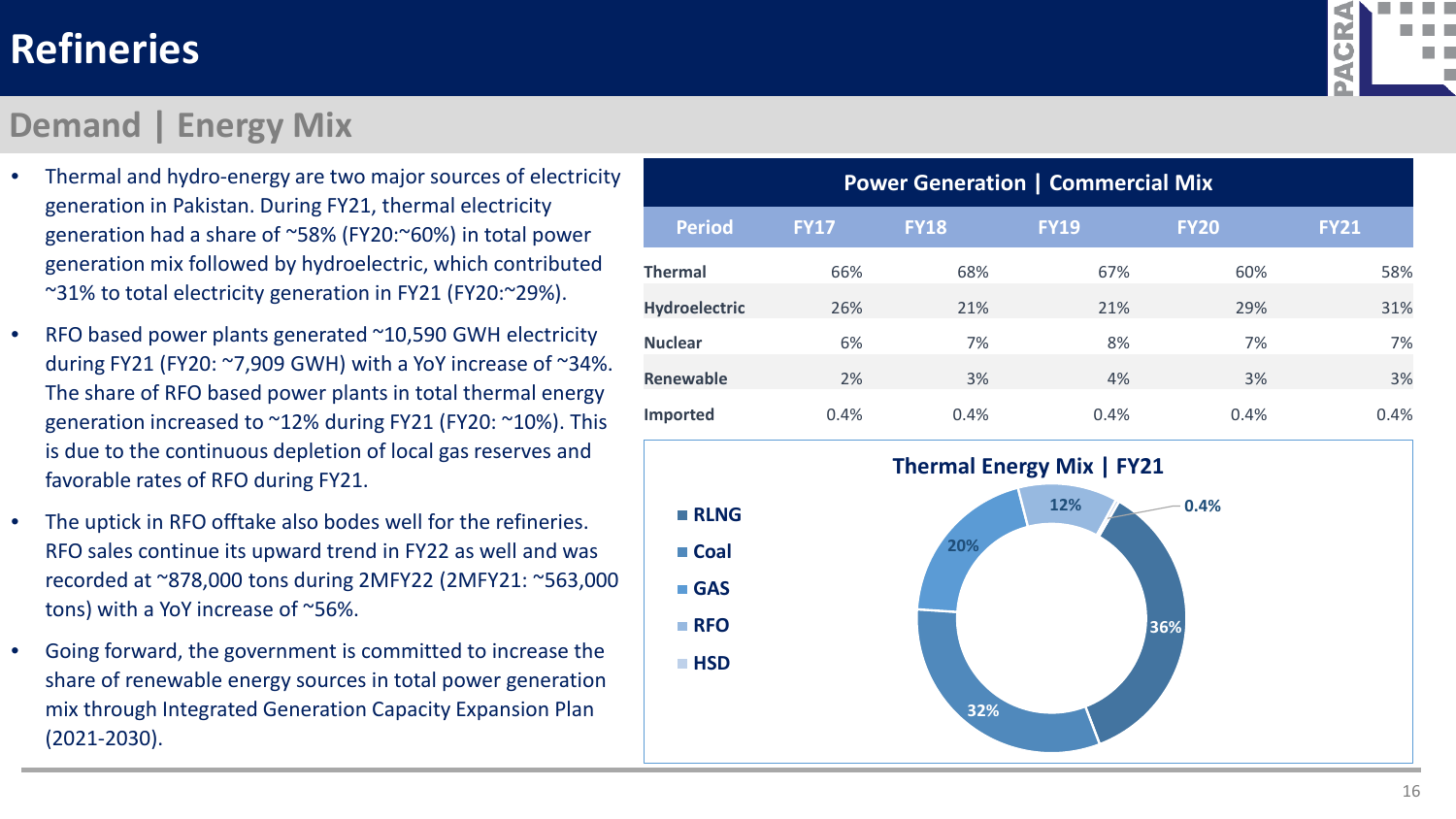

#### **Demand | Product Wise POL Consumption**

- Pakistan's POL products demand is significantly driven by transportation sector and the level of Industrial activities in the country. A major drop is witnessed in the overall consumption from FY19 onwards when consumption drastically dropped due to substitution of FO by imported LNG in the power sector, and the emergence of COVID-19 in 2HFY20 adversely impacting the MOGAS consumption.
- However, with the uptick in economic activity, as the GDP registered ~4% growth during FY21, the consumption of petroleum products also increased significantly. Total consumption of petroleum products during FY21 was recorded at ~19.8mln MT (FY20: ~17.2mln MT) with YOY growth of ~16%.
- The three major products, HSD, MOGAS and RFO account for ~98% of the total POL products consumption in the country. Historically, RFO was the highest consumed product with a share of ~37% in FY17. Its consumption has drastically declined at a CAGR of ~24% from CY17-CY21 mainly due to government's decision to reduce its use as a fuel for power plants.

| <b>Energy   Refined POL Product Consumption (mln MT)</b> |             |             |             |             |             |  |  |  |  |
|----------------------------------------------------------|-------------|-------------|-------------|-------------|-------------|--|--|--|--|
| <b>Period</b>                                            | <b>FY17</b> | <b>FY18</b> | <b>FY19</b> | <b>FY20</b> | <b>FY21</b> |  |  |  |  |
| <b>White Oils</b>                                        | 16.1        | 17.5        | <b>15.9</b> | 14.7        | 16.6        |  |  |  |  |
| <b>MOGAS</b>                                             | 6.6         | 7.4         | 7.6         | 7.5         | 8.4         |  |  |  |  |
| <b>HSD</b>                                               | 8.5         | 9.0         | 7.4         | 6.6         | 7.8         |  |  |  |  |
| $JP-1$                                                   | 0.8         | 0.9         | 0.8         | 0.6         | 0.4         |  |  |  |  |
| <b>Kerosene</b>                                          | 0.1         | 0.1         | 0.1         | 0.1         | 0.1         |  |  |  |  |
| <b>Black Oils</b>                                        | 9.6         | 7.4         | 3.5         | 2.4         | 3.2         |  |  |  |  |
| <b>RFO</b>                                               | 9.6         | 7.4         | 3.5         | 2.4         | 3.2         |  |  |  |  |
| <b>Total</b>                                             | 25.7        | 24.9        | 19.4        | 17.1        | 19.8        |  |  |  |  |

| <b>Energy   Refined POL Product Consumption Mix</b> |             |             |             |             |             |  |  |  |
|-----------------------------------------------------|-------------|-------------|-------------|-------------|-------------|--|--|--|
| <b>Period</b>                                       | <b>FY17</b> | <b>FY18</b> | <b>FY19</b> | <b>FY20</b> | <b>FY21</b> |  |  |  |
| <b>White Oils</b>                                   | 63%         | 70%         | 82%         | 86%         | 84%         |  |  |  |
| <b>MOGAS</b>                                        | 26%         | 30%         | 39%         | 44%         | 42%         |  |  |  |
| <b>HSD</b>                                          | 33%         | 36%         | 38%         | 38%         | 39%         |  |  |  |
| $JP-1$                                              | 0%          | 0%          | 1%          | 1%          | 1%          |  |  |  |
| <b>Kerosene</b>                                     | 3%          | 4%          | 4%          | 3%          | 2%          |  |  |  |
| <b>Black Oils</b>                                   | 37%         | 30%         | 18%         | 14%         | 16%         |  |  |  |
| <b>RFO</b>                                          | 37%         | 30%         | 18%         | 14%         | 16%         |  |  |  |
| <b>Total</b>                                        | 100%        | 100%        | 100%        | 100%        | 100%        |  |  |  |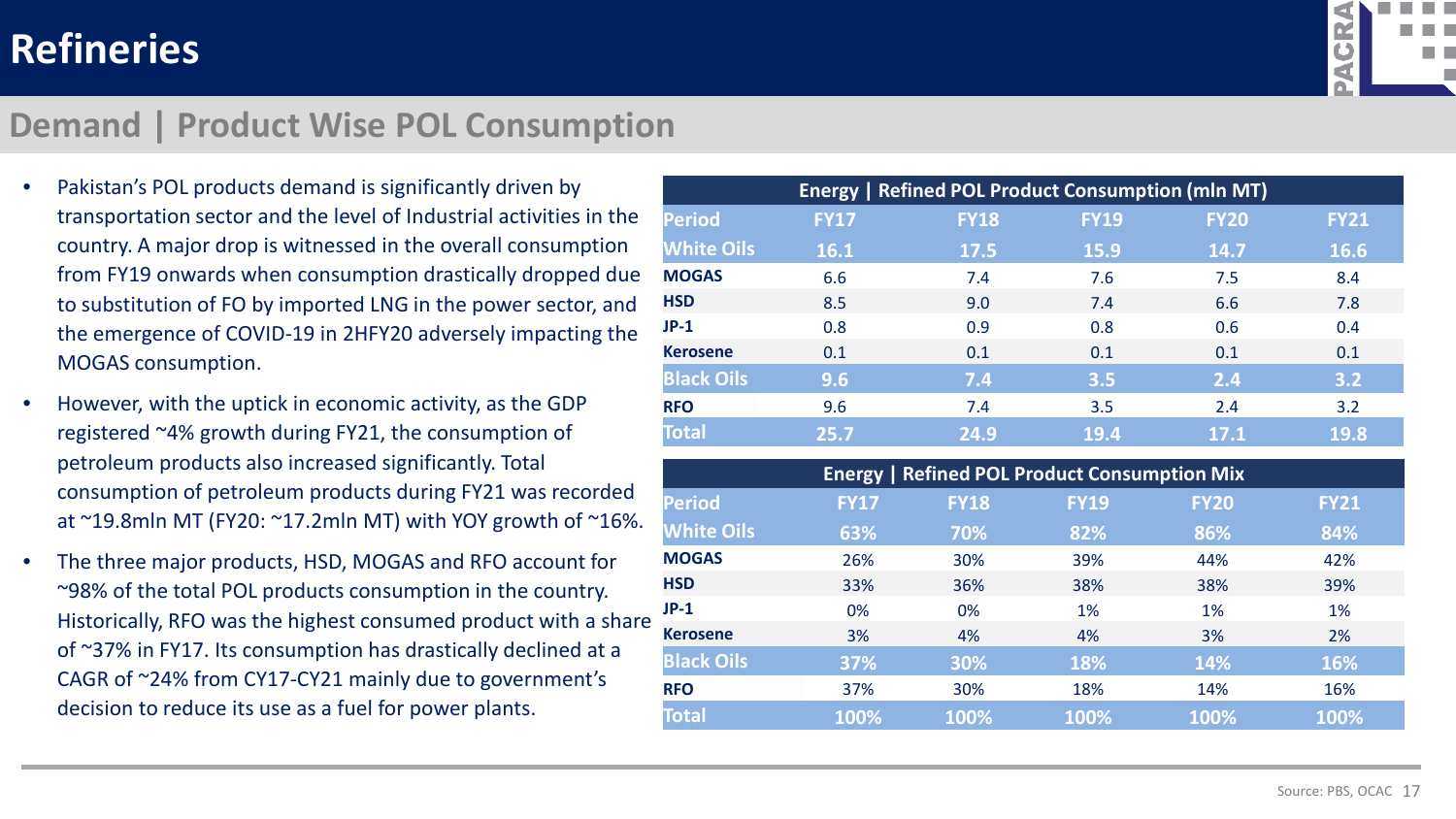

#### **SUPPLY**

- **Crude Oil:** Pakistan majorly relies on imports to meet its crude oil demand. Total crude oil consumption was recorded at ~93.9mln barrels in FY21 (FY20: ~78.4mln barrels) of which ~27.7mln barrels were locally produced *(upstream oil sector)* and ~66.2mln barrels was imported.
- **Petroleum Products:** Pakistan's consumption of Petroleum Products clocked in at ~147.7mln barrels in FY21 (FY20: ~125.2mln barrels), of which ~72.2mln barrels was produced locally and ~75.6mln barrels of finished products being imported. Locally, refined POL products are produced by the following refineries in the country:



**Incorporated in 1995 Incorporated in 1974 Incorporated in 1963 Incorporated in 1978 Incorporated in 1960**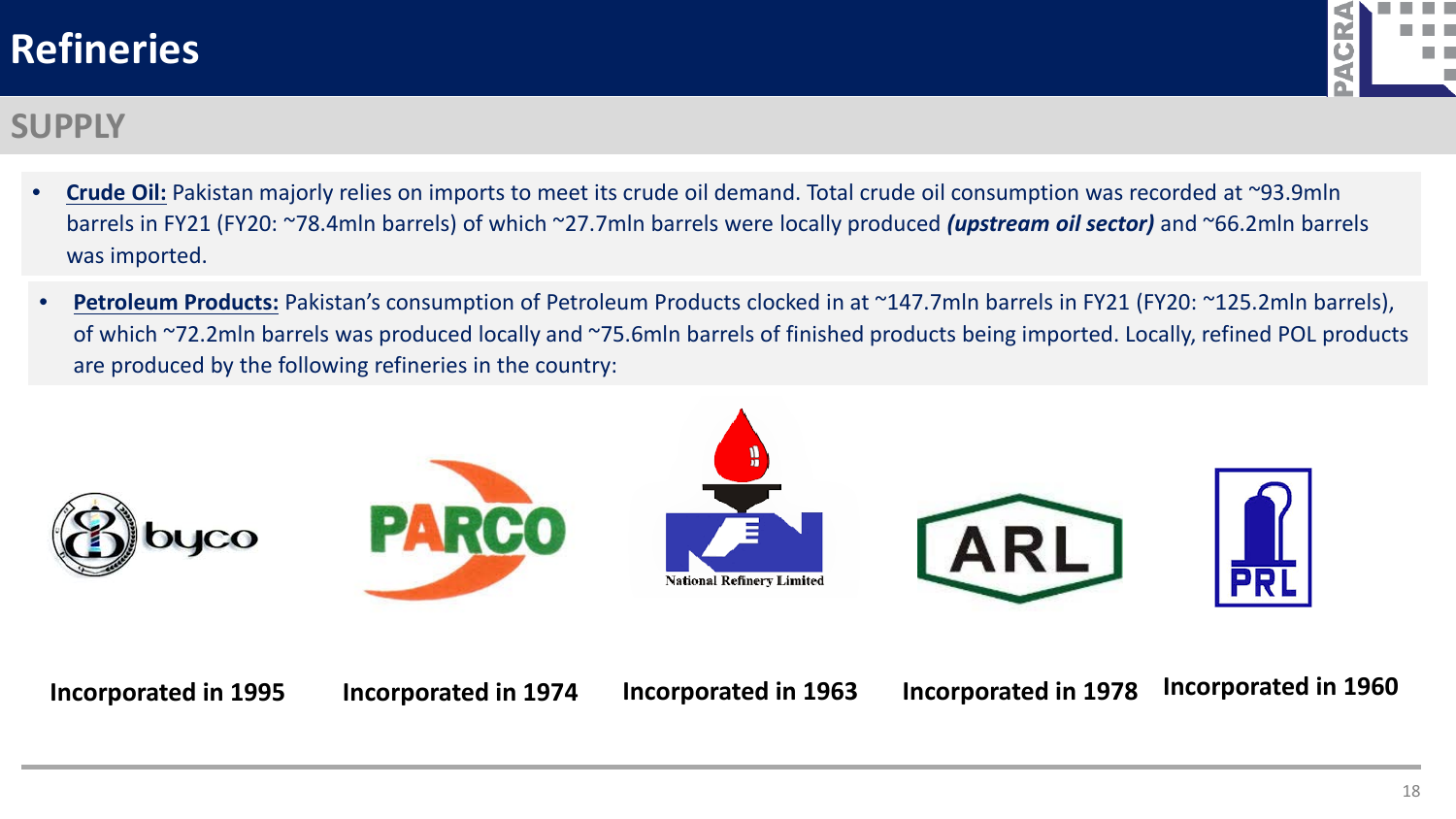#### **Crude Oil Reserves**

| <b>Recoverable Crude Oil Reserves &amp; Extraction</b> |             |             |                 |             |             |             |  |  |
|--------------------------------------------------------|-------------|-------------|-----------------|-------------|-------------|-------------|--|--|
| <b>Period</b>                                          | <b>FY16</b> | <b>FY17</b> | <b>FY18</b>     | <b>FY19</b> | <b>FY20</b> | <b>FY21</b> |  |  |
| <b>Crude Oil Reserves (mln barrels)</b>                | 845         | 818         | 349             | 434         | 441         | 281         |  |  |
| <b>Extraction of Crude Oil (mln</b><br>barrels)        | 31          | 32          | 32 <sup>2</sup> | 33          | 29          | 28          |  |  |
| <b>Remaining Life (Years)</b>                          | 27          | 26.         |                 | -13         | 15          | 10          |  |  |

- Pakistan's recoverable crude oil reserves are estimated at ~281mln barrels as at end June-2021 (June-2020: ~441mln barrels).
- Total recoverable crude oil reserves showed a significant decline in recent Reserves Evaluation Study, 2020 being carried out by a USA based consultant.
- Total crude oil consumption was recorded at ~28mln barrels during FY21 (FY20: ~29mln barrels) with a YOY decrease of ~3.5%.
- Declining reserve life will significantly increase the reliance on imported fuel to meet local demand. Exploration of new wells and major discoveries are imperative to improve local supply of crude oil.



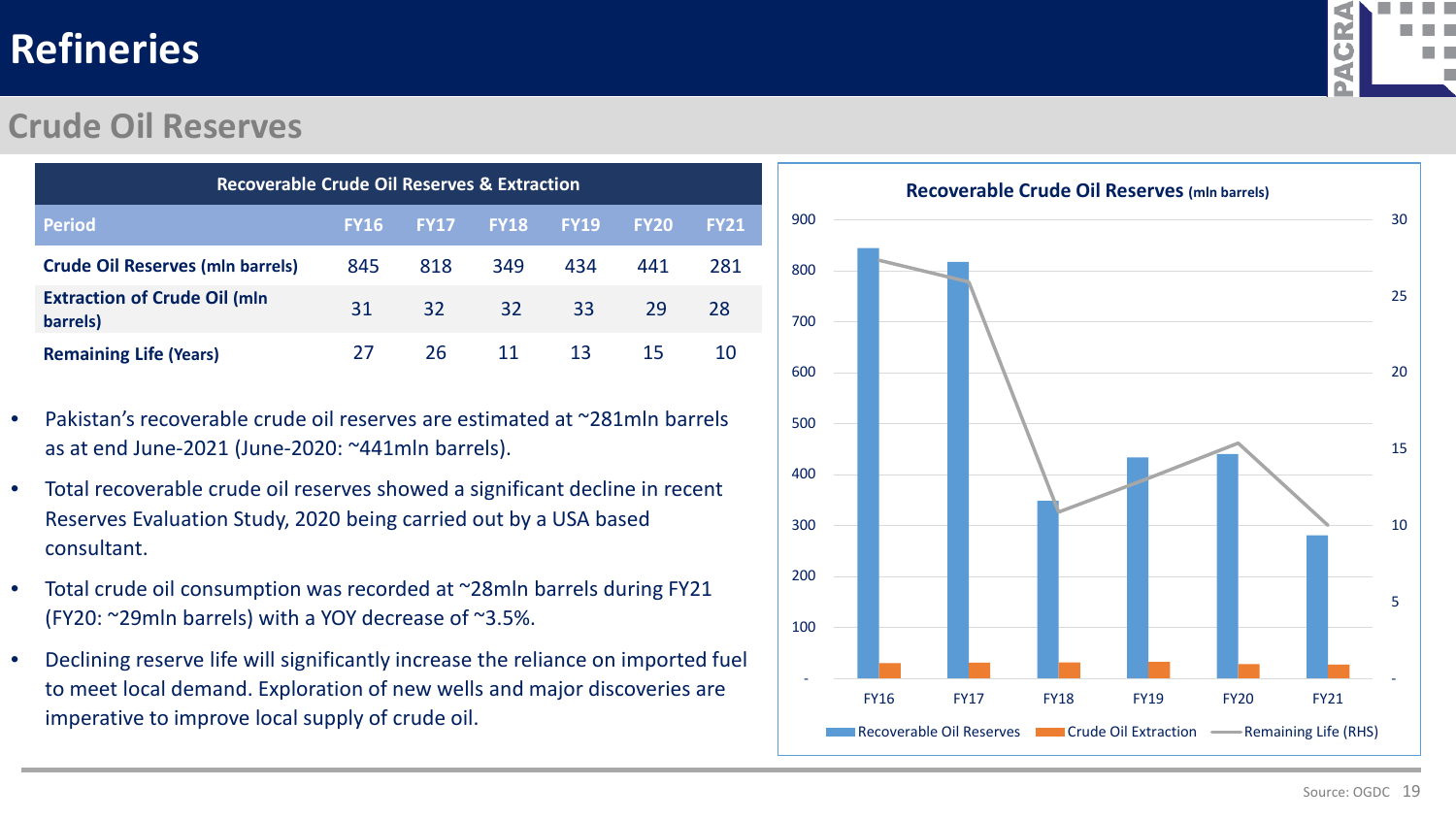### **Supply | Crude Oil**



- Pakistani local crude oil is light and sweet, i.e. it has an average API gravity of ~39.06 and has on average ~0.24% Sulphur content by weight.
- In FY21, Pakistan extracted ~3.7mln MT crude oil (FY20: 3.7mln MT).
- Pakistan significantly relies on imports to meet its demand of petroleum products. On average around ~8.6mln MT of crude oil is imported every year.
- In FY21 ~8.8mln MT (FY20: ~6.7mln MT) crude oil was imported marking a growth of ~29.4% YoY.
- Total crude oil imports in FY21 amounted to PKR ~495bln (FY20: PKR ~427bln) representing 5.5% (FY:20 6.1%) of total import bill.

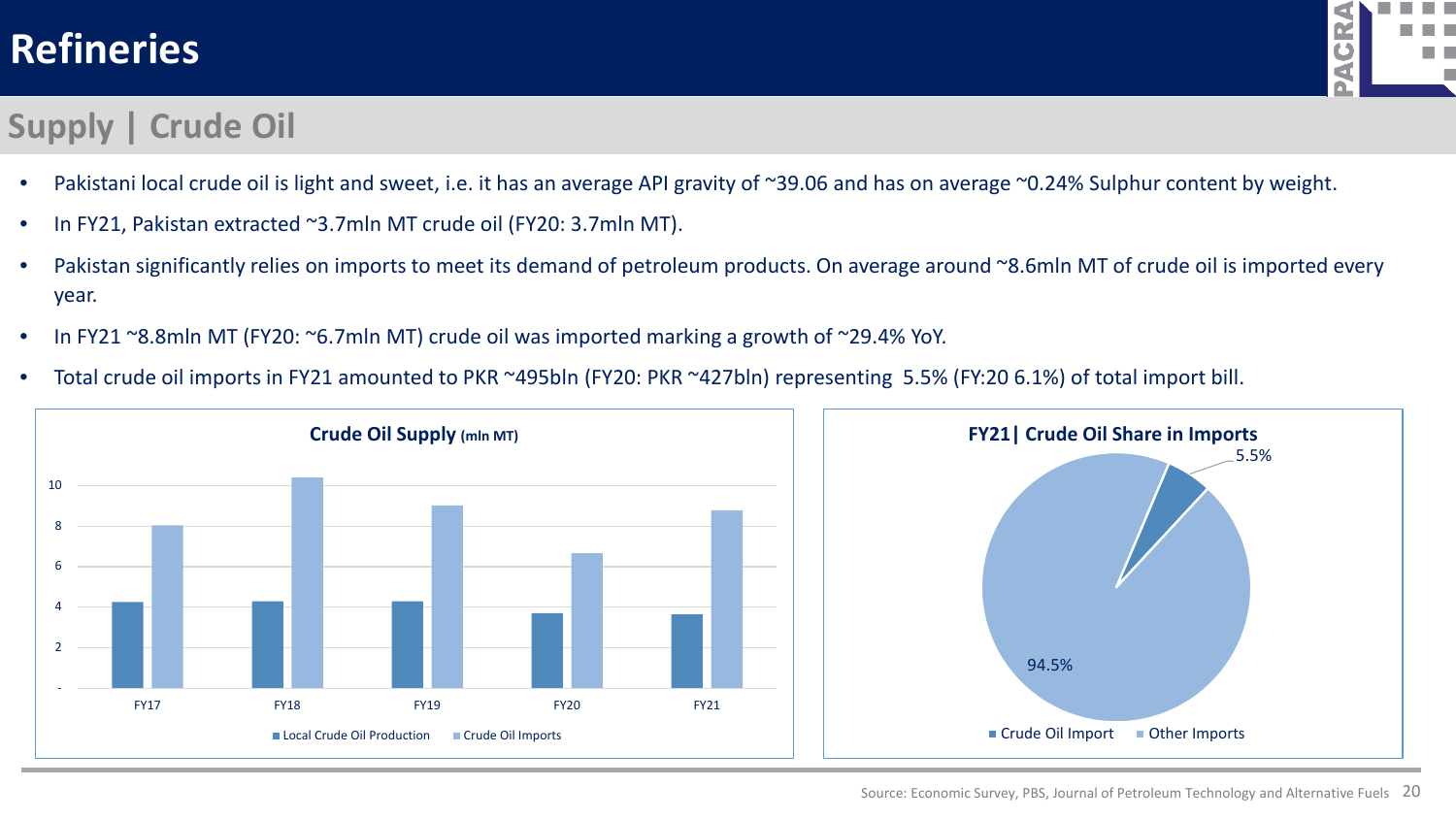#### **Supply | POL Products**

- In FY21 Pakistan locally produced ~11.6mln MT (FY20: ~9.4mln MT) POL products, of which ~10.3mln MT (FY20: ~8.3mln MT) were energy POL products and ~1.3mln MT (FY20: 1.2mln MT) were non-energy POL products.
- As local refineries lack cracking and cocking capabilities, therefore in FY21 RFO comprised ~25% (FY20: ~27%) of total locally produced energy POL products, while MOGAS share was ~25% (FY20: ~24%) and HSD share was ~47% (FY20:  $~846\%$ ).
- POL product imports for FY21 were ~9.5mln MT (FY20: ~8.4) mln MT), marking a growth 28.7% YoY.
- In FY21 POL product import bill amounted to PKR ~822bln (FY20: PKR ~745bln) representing ~9.1% (FY20: 10.6%) share in total imports.



| <b>Locally Produced POL Products (mln MT)</b> |             |             |             |             |             |  |  |  |  |  |
|-----------------------------------------------|-------------|-------------|-------------|-------------|-------------|--|--|--|--|--|
| <b>Period</b>                                 | <b>FY17</b> | <b>FY18</b> | <b>FY19</b> | <b>FY20</b> | <b>FY21</b> |  |  |  |  |  |
| <b>White Oils</b>                             | 6.7         | 7.7         | 7.3         | 6.0         | 7.5         |  |  |  |  |  |
| <b>MOGAS</b>                                  | 1.9         | 2.2         | 2.3         | 2.0         | 2.5         |  |  |  |  |  |
| <b>HSD</b>                                    | 4.6         | 5.3         | 4.7         | 3.8         | 4.7         |  |  |  |  |  |
| $JP-1$                                        | 0.2         | 0.2         | 0.2         | 0.2         | 0.2         |  |  |  |  |  |
| <b>Kerosene</b>                               | 0.1         | 0.1         | 0.1         | 0.1         | 0.1         |  |  |  |  |  |
| <b>Black Oils</b>                             | 4.6         | 5.2         | 4.4         | 3.4         | 3.8         |  |  |  |  |  |
| <b>RFO</b>                                    | 3.0         | 3.3         | 2.9         | 2.2         | 2.5         |  |  |  |  |  |
| <b>Non-Energy Products</b>                    | 1.6         | 1.9         | 1.6         | 1.2         | 1.3         |  |  |  |  |  |
| <b>Total</b>                                  | 11.3        | 12.9        | 11.8        | 9.4         | 11.3        |  |  |  |  |  |



Source: Economic Survey, PBS, Cabinet Division, OCAC 21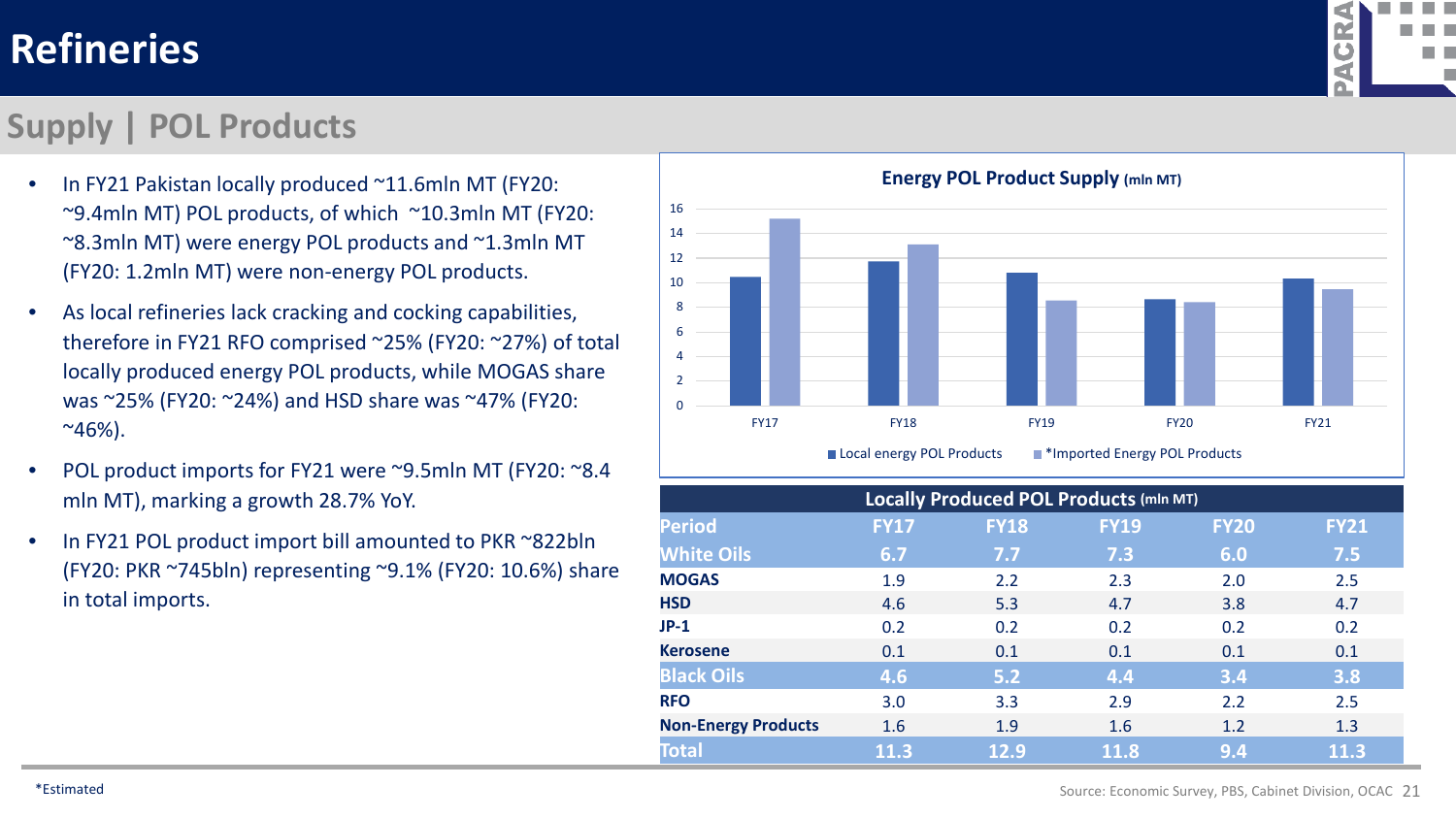

#### **Supply**



 - 0.2

 0.6 0.8



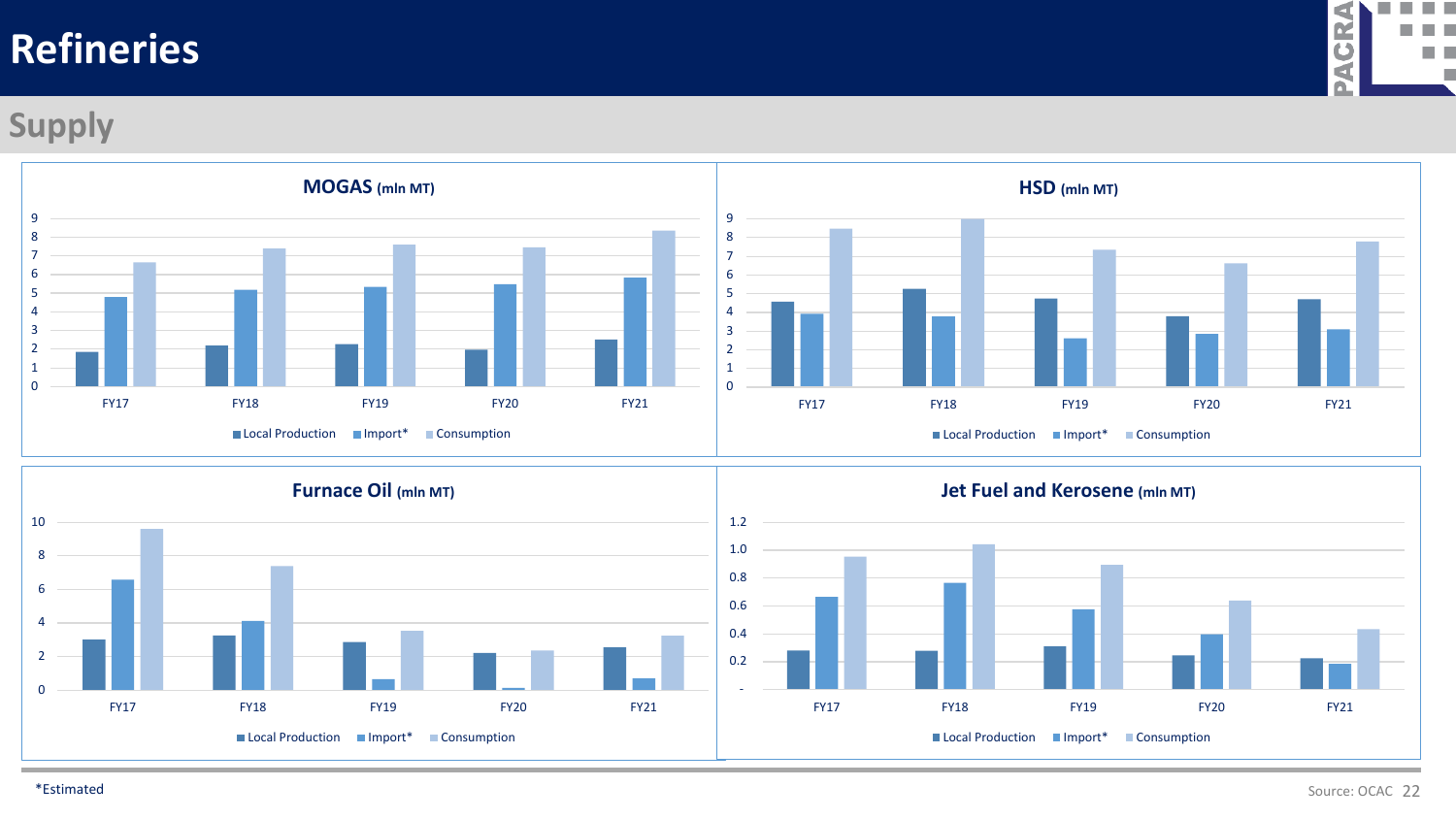

#### **Supply | Capacity Utilization**

- Pakistan's total refining capacity was recorded at ~19.8mln MT per annum during FY21, (FY20: ~19.6mln MT) with an increase of ~0.2mln MT in FY21 owing to upgradation to Euro V diesel generation by NRL during the years.
- All refineries are committed to upgradation of their refinery facilities. However, timing of its announcement is largely dependent on the approval of the new refining policy that is under consideration.

|                     | <b>FY17</b> |             |          | <b>FY18</b>        |             | <b>FY19</b>        |          | <b>FY20</b>        |          | <b>FY21</b> |
|---------------------|-------------|-------------|----------|--------------------|-------------|--------------------|----------|--------------------|----------|-------------|
| (Figures in mln MT) | Capacity    | Utilization | Capacity | <b>Utilization</b> | Capacity    | <b>Utilization</b> | Capacity | <b>Utilization</b> | Capacity | Utilization |
| <b>Byco</b>         | 6.9         | 16.4%       | 7.6      | 35.6%              | 7.6         | 32.5%              | 7.6      | 26.4%              | 7.6      | 30.8%       |
| <b>PARCO</b>        | 4.5         | 104.5%      | 4.5      | 101.2%             | 4.5         | 87.9%              | 4.5      | 66.5%              | 4.5      | 83.6%       |
| <b>NRL</b>          | 2.9         | 82.9%       | 2.9      | 84.8%              | 2.9         | 76.9%              | 2.9      | 58.7%              | 3.1      | 63.3%       |
| <b>ATRL</b>         | 2.5         | 91.5%       | 2.5      | 93.9%              | 2.5         | 93.5%              | 2.5      | 69.5%              | 2.5      | 77.0%       |
| <b>PRL</b>          | 2.1         | 77.0%       | 2.1      | 79.4%              | 2.1         | 76.3%              | 2.1      | 59.3%              | 2.1      | 61.0%       |
| <b>Total</b>        | 18.9        | 64.2%       | 19.6     | 70.0%              | <b>19.6</b> | 64.2%              | 19.6     | 49.4%              | 19.8     | 56.9%       |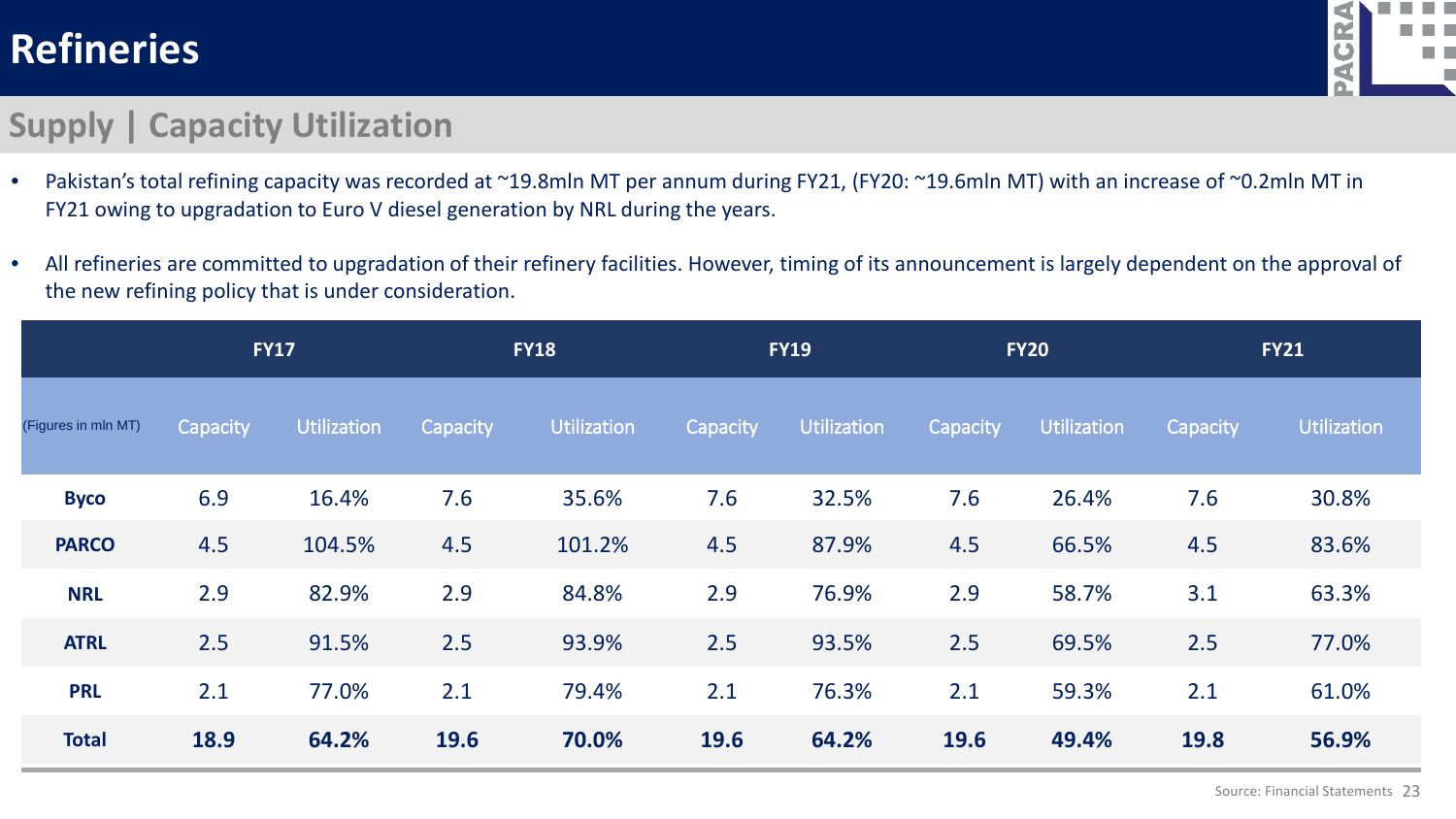

#### **Supply | Market Shares (Volume Based)**

- PARCO carries the highest market share but it has been gradually reducing, as other refineries are catching up. Among all refineries, ATRL and PARCO are based in North, while all other refineries are based in South, i.e., Karachi near port.
- ATRL mostly consumes local crude oil to meet its demand. Whereas, all other refineries are largely dependent on imported crude to meet their demand.

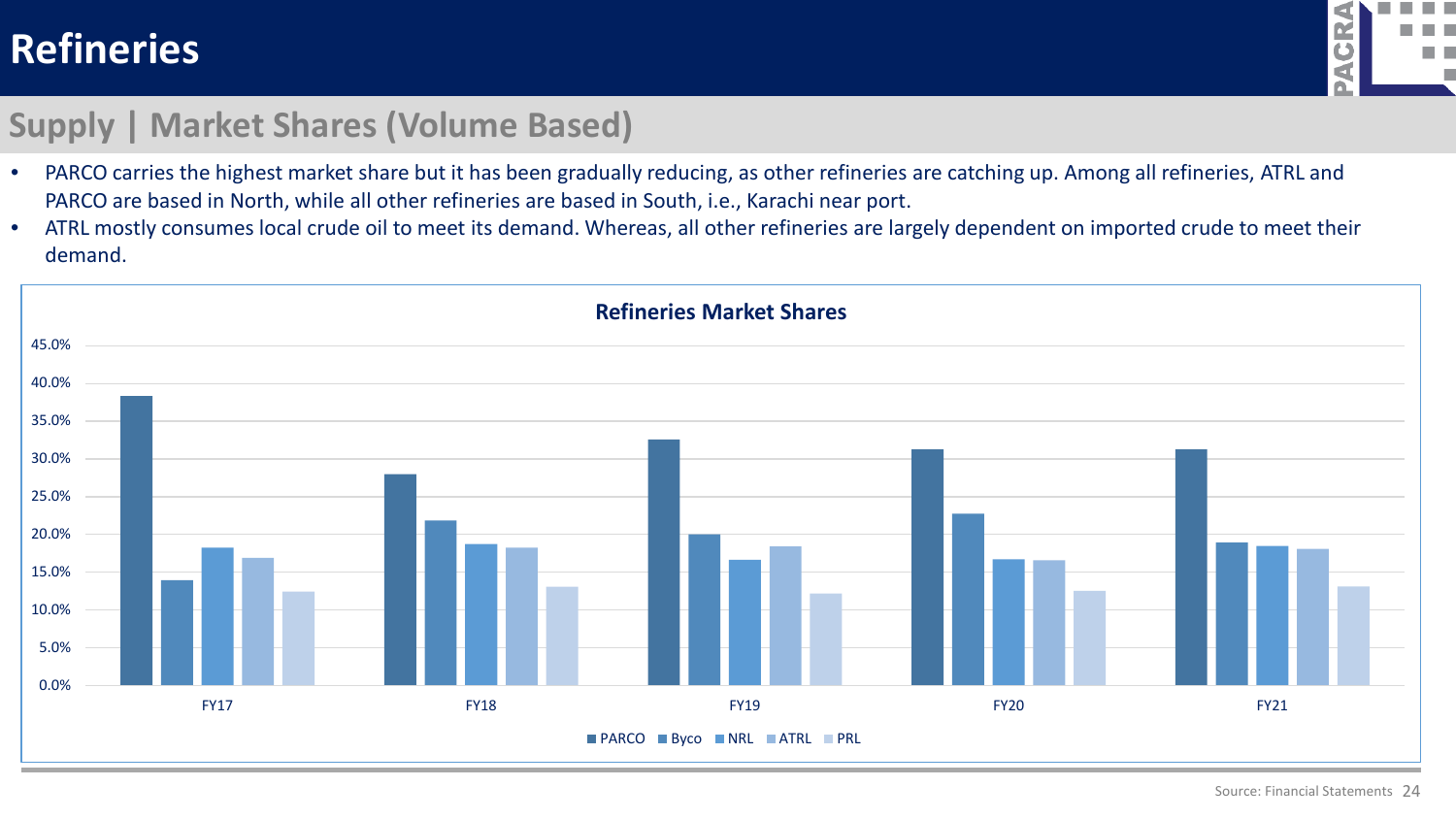#### **Pricing Mechanism| How it Works**

- The pricing structure of POL products (MOGAS & HSD) is a computation of six different price components (discussed in previous slide) embedded in a price formula.
- While OMC Margins and Dealer Commission are fixed, the Petroleum Levy, Sales Tax and IFEM are variable components, the former two depending on the GoP's discretion, and the latter computed through a freight pool mechanism.
- The start-up point for pricing mechanism is the **'Ex-Refinery Price'.** This price is determined by OGRA and was earlier determined based on PSO's weighted average costs of POL products in the preceding monthly and ~30 days International prices published in the Platt's Oilgram.
- Since 1<sup>st</sup> Sep'20, the pricing mechanism has been shifted from monthly basis to fortnightly basis and the price benchmark based on PSO's oil imports has been shifted to Platt's Index. This development is expected to shield the Industry from Inventory losses.
- As per OGRA Rules, OMCs are required to build storage/depots at different areas of the country in order to maintain a stock of at least 20 days so as not to end up with dry petrol stations. Ex-Refinery Price, PL, IFEM and OMC margin add up to Ex-Depot Price, while Dealer Commission is added on the next step. Sales Tax is applied to an aggregate of Ex-Depot Price and Dealer Commission.



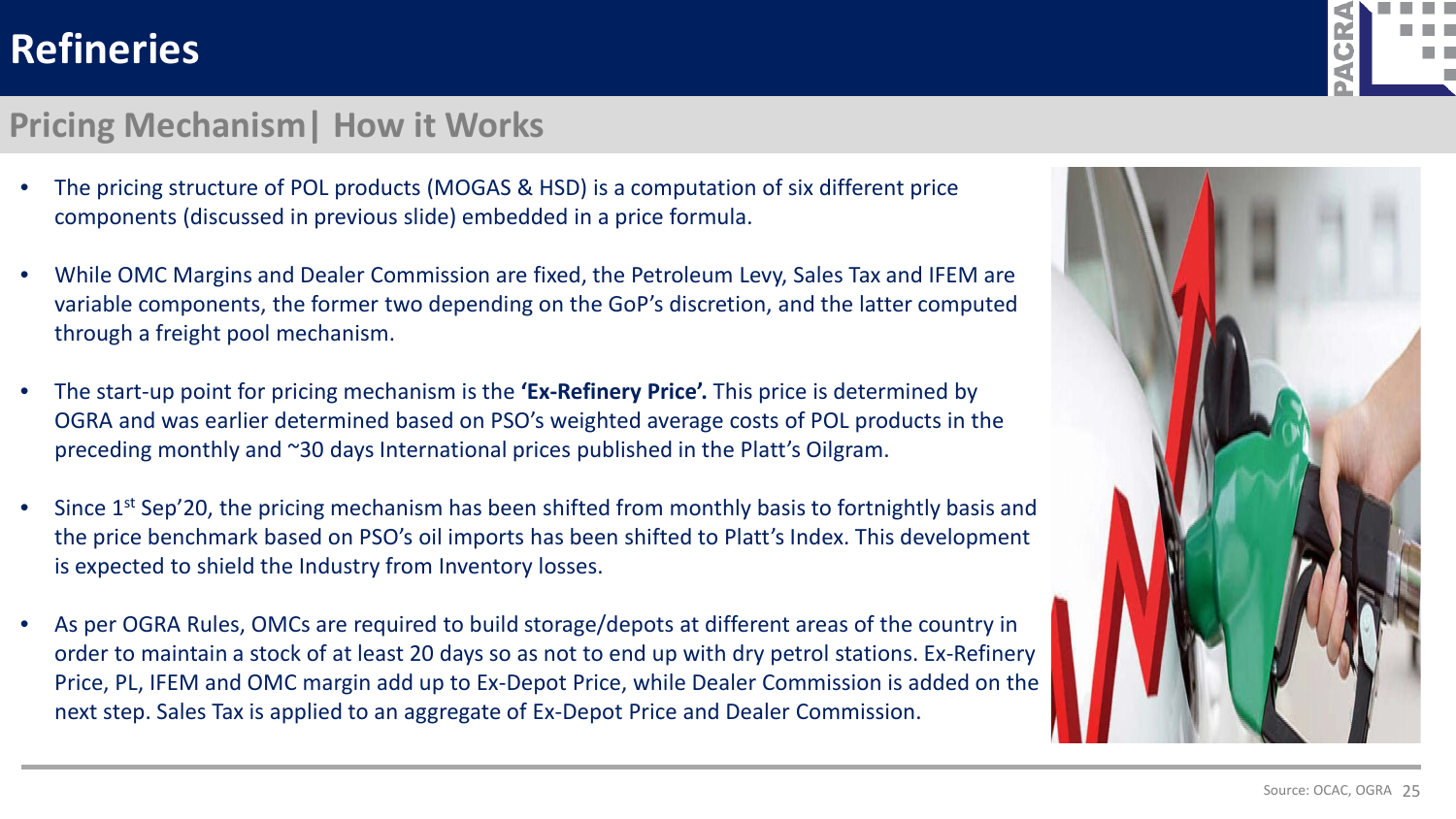#### **Fuel Retail Price**

- Local POL product prices are a function of international POL product prices, OMC & Dealers' margin and government taxes (including petroleum levy and Sales Tax).
- In FY20 and 1HFY21, lower base price effect provided room to the GoP to increase taxes on POL products while still keeping the product prices low. Like in 1QFY21 the government took off PKR~43.57/liter tax on MOGAS which was ~42% of per liter petrol price.
- However, with a sharp rise in international prices of POL products and partially due to PKR depreciation against USD, the per liter POL product prices in Pakistan is at its all time high of PKR~145.82/liter for MOGAS. Whereas, the government is charging only PKR~11.68/liter of tax which is ~8% of per liter price.
- This sets an alarm for the GoP to meet its budgeted petroleum levy collection target of FY22, since it requires to charge at least PKR~32/liter levy, which seems highly unlikely considering the current international POL prices.

| <b>MOGAS-Retail Price Per Liter Composition</b> |                                          |             |               |               |               |               |               |               |            |                 |
|-------------------------------------------------|------------------------------------------|-------------|---------------|---------------|---------------|---------------|---------------|---------------|------------|-----------------|
| <b>Price Components</b>                         | <b>FY19</b>                              | <b>FY20</b> | <b>FY21</b>   |               |               |               | <b>FY22</b>   |               |            |                 |
|                                                 |                                          |             | <b>1QFY21</b> | <b>2QFY21</b> | <b>3QFY21</b> | <b>4QFY21</b> | <b>1QFY22</b> | <b>Oct'21</b> | $1-Nov-21$ | 5-Nov-21        |
| <b>Ex-Refinery Price</b>                        | 71.89                                    | 61.48       | 50.39         | 49.57         | 66.29         | 75.83         | 93.29         | 107.67        | 112.39     | 123.18          |
| <b>IFEM Margin</b>                              | 3.31                                     | 3.42        | 3.5           | 3.49          | 3.74          | 3.75          | 3.78          | 3.89          | 4.08       | 4.08            |
| <b>OMC Margin</b>                               | 2.64                                     | 2.77        | 2.81          | 2.81          | 2.81          | 2.97          | 2.97          | 2.97          | 2.97       | 2.97            |
| <b>Dealer Commission</b>                        | 3.47                                     | 3.64        | 3.7           | 3.70          | 3.70          | 3.75          | 3.91          | 3.91          | 3.91       | 3.91            |
| <b>Petroleum Levy</b>                           | 15                                       | 19.84       | 28.46         | 28.10         | 17.88         | 6.89          | 1.93          | 5.62          | 5.62       | 9.62            |
| Sales Tax                                       | 16.37                                    | 15.49       | 15.11         | 14.91         | 16.05         | 15.87         | 12.64         | 8.49          | 8.82       | 2.06            |
| <b>Max Ex-Depot Sales</b><br><b>Price</b>       | 112.68                                   | 106.63      | 103.97        | 102.57        | 110.47        | 109.21        | 118.52        | 132.55        | 137.79     | 145.82          |
|                                                 | HSD - Retail Price Per Liter Composition |             |               |               |               |               |               |               |            |                 |
| <b>Price Components</b>                         | <b>FY19</b>                              | <b>FY20</b> | <b>FY21</b>   |               |               | <b>FY22</b>   |               |               |            |                 |
|                                                 |                                          |             | <b>1QFY21</b> | <b>2QFY21</b> | <b>3QFY21</b> | <b>4QFY21</b> | <b>1QFY22</b> | <b>Oct'21</b> | $1-Nov-21$ | <b>5-Nov-21</b> |
| <b>Ex-Refinery Price</b>                        | 85.67                                    | 66.32       | 56.11         | 53.64         | 72.22         | 78.01         | 89.63         | 103.70        | 109.38     | 117.08          |
| <b>IFEM Margin</b>                              | 1.12                                     | 1.18        | 0.97          | 0.91          | 0.95          | 0.99          | 1.12          | 1.16          | 1.11       | 1.11            |
| <b>OMC Margin</b>                               | 2.64                                     | 2.77        | 2.81          | 2.81          | 2.81          | 2.97          | 2.97          | 2.97          | 2.97       | 2.97            |
| <b>Dealer Commission</b>                        | 2.93                                     | 3.07        | 3.12          | 3.12          | 3.12          | 3.30          | 3.30          | 3.30          | 3.30       | 3.30            |
| Petroleum Levy by<br><b>Fed.Govt</b>            | 16.03                                    | 21.06       | 26.89         | 28.78         | 18.87         | 9.99          | 3.33          | 5.14          | 5.14       | 9.14            |
| <b>Sales Tax</b>                                | 18.43                                    | 16.05       | 15.31         | 15.18         | 16.66         | 16.19         | 16.10         | 12.00         | 12.58      | 9.02            |
| <b>Max Ex-Depot Sales</b>                       |                                          |             |               |               |               |               |               |               |            |                 |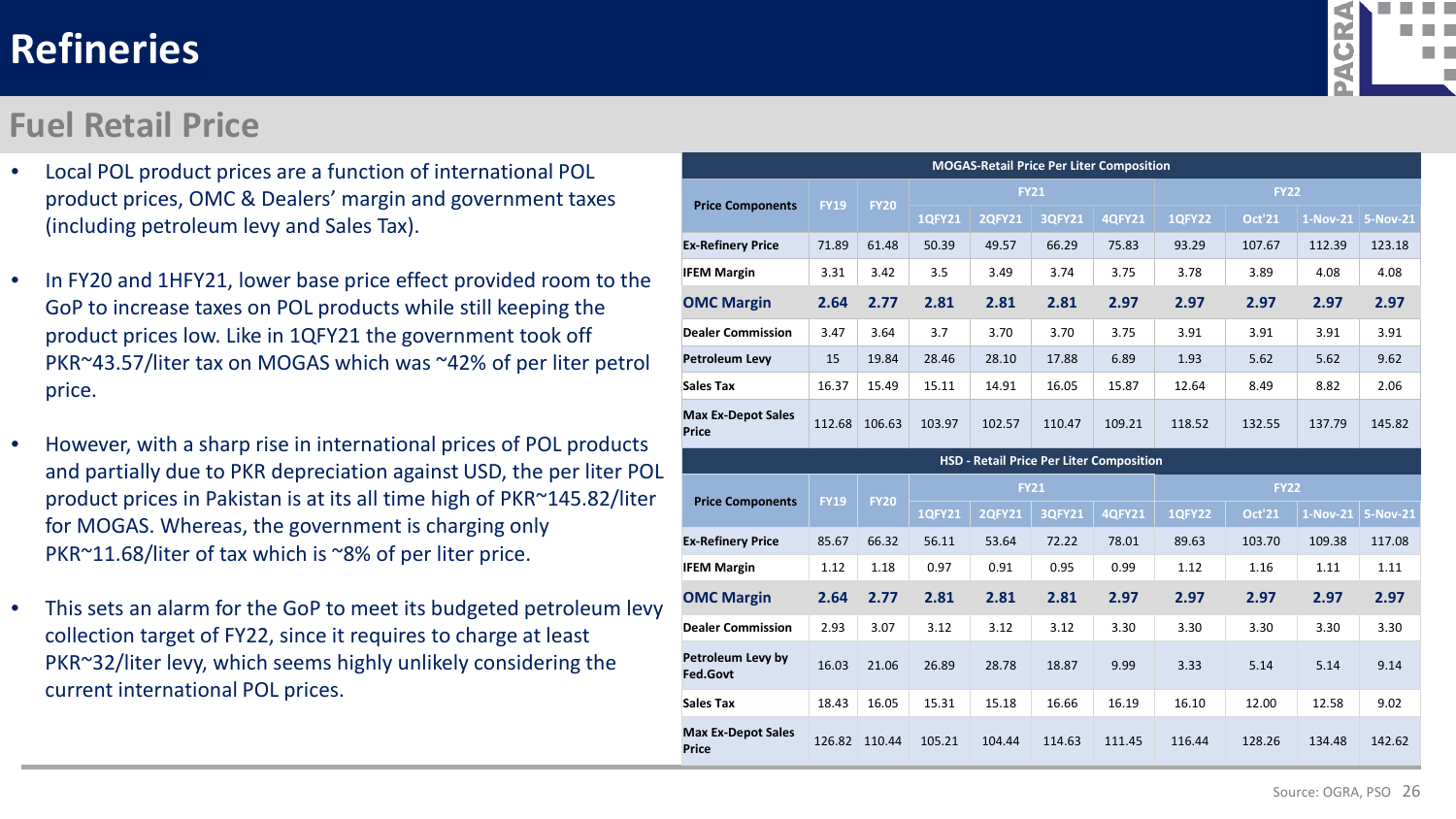

#### **New Refinery Policy**

- There have been numerous developments towards the proverbial "New Refinery Policy", aimed at resolving the prevailing shortcomings in the refining capabilities (cracking and cocking) of the sector.
- As per the latest development, the government is more inclined to give incentive to greenfield refineries rather than existing refineries.
- Following are the main features of the upcoming refinery policy;
	- $\triangleright$  Duty protection in the form of 10% import duty on MS and diesel of all grades as well as imports of any other white product used for fuel of any kind of motor or engine. The protection will be effective from Jan'22 to Dec'27.
	- $\triangleright$  Government to limit its contribution in total investment to ~30% whereas ~70% to be fund by refineries.
	- $\triangleright$  A special reserve account for upgradation/ modernization/ expansion will be maintained by each refinery in a separate bank account to be opened in National Bank of Pakistan. The refineries will transfer any incremental revenue (net of taxes) based on the revised tariff structure to the special reserve account.
	- $\triangleright$  The refineries will be entitled to withdraw from the reserve account once the EPC contract has been awarded for the relevant project. The withdrawal from the reserve account will be on a proportionate basis
	- $\triangleright$  To be eligible for the incentives, the existing refineries would have to commit before 31st December 2021 and provide an undertaking to the PD with a proposed timeline along with potential size, configuration, product slate and all relevant information, ensuring production of Euro 5 MS and HSD. The refineries that do not provide such an understanding and do not have a waiver, will not be allowed to sell their products in Pakistan after 30th June 2022.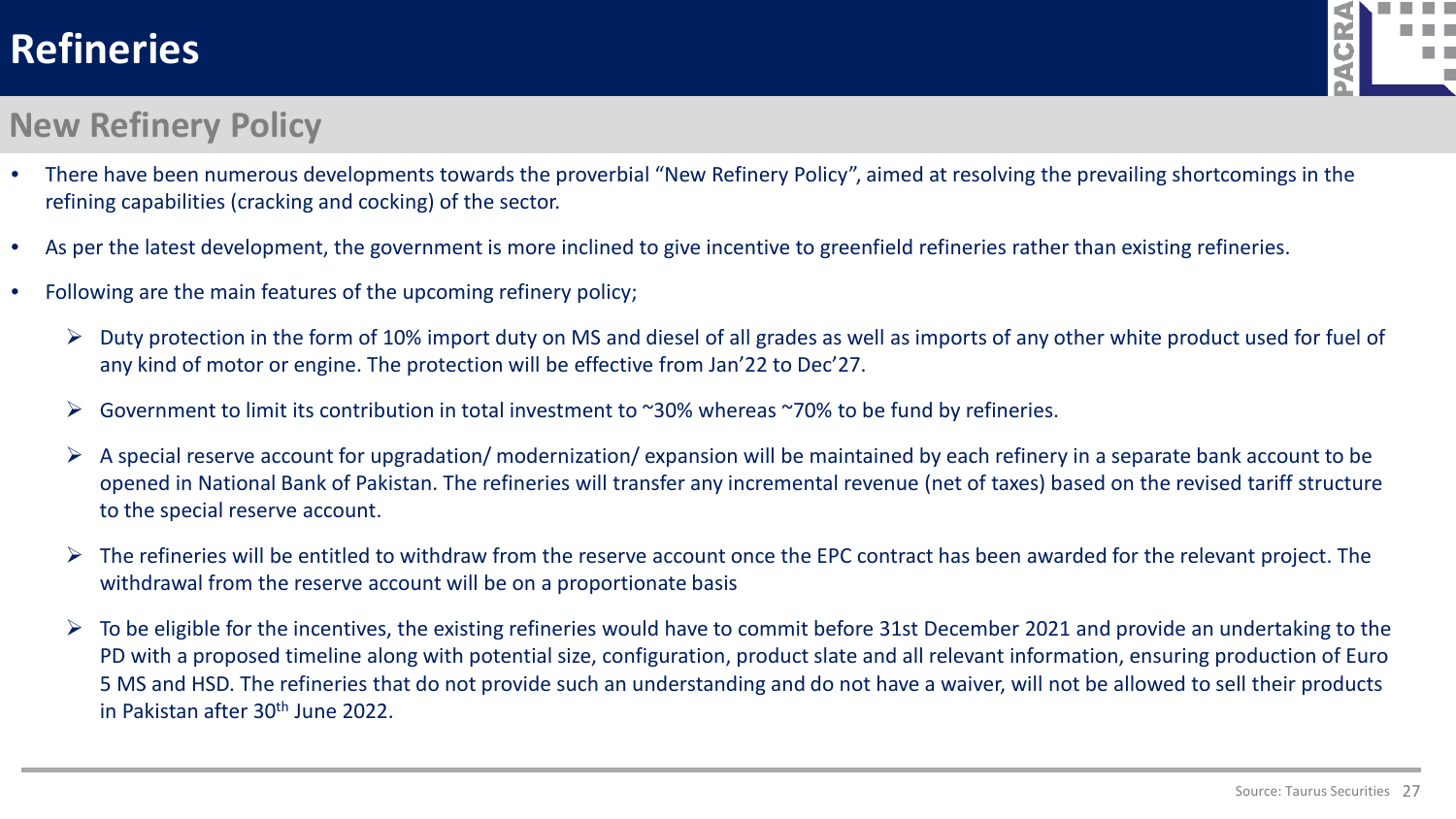#### **Business Risk**

- Following the economic recovery post COVID-19 restrictions, the sector also recorded an uptick in FY21 as it's net revenues grew by ~1.7% (FY20: ~-30.6%), gross margins were up at  $\approx$  2.4% (FY20:  $\sim$ -4.4%) and net margins were up at  $\sim$ 1.2% (FY20:  $\sim$ -3.8%).
- The 5 year CAGR (FY17-FY21) for gross profits and net profits stood at  $\sim$ -18.1% and  $\sim$ -23.2% respectively, which are indicative of structural issues prevalent in the sector.
- On average (FY17-FY21), crude oil imports make up to ~68% of total national supply, which exposes the sector to both exchange rate risk and international price volatility. Both have had tumultuous movements as the average 4MFY22 exchange rate stood at PKR ~167.5 compared to FY17 average of PKR ~104.6, while average 4MFY22 Brent price stood at USD ~78.1/barrel compared to average USD ~50.7/barrel in FY17. However, recent increase in MOGAS and crude oil crack spread will bode well for refineries' profitability.
- As Pakistani refineries lack cracking and cocking capabilities, FY21 RFO share in local POL production stood at ~25.4% (FY20: 27%), while its share in national POL consumption has been reducing with CAGR of -~19.5%. Significant investments are imperative for sustenance of refineries operations and hence profitability in coming periods.



| <b>MOGAS to Crude Oil Spread (USD/barrel)</b> |             |             |             |             |             |        |
|-----------------------------------------------|-------------|-------------|-------------|-------------|-------------|--------|
| <b>Period</b>                                 | <b>FY17</b> | <b>FY18</b> | <b>FY19</b> | <b>FY20</b> | <b>FY21</b> | 4MFY22 |
| <b>Crack Spread</b>                           | 13.2        | 14.2        | 7.3         | 6.8         | 12.0        | 20.3   |
| <b>MOGAS (RBOB)</b>                           | 63.8        | 80.2        | 75.8        | 57.5        | 67.3        | 98.3   |
| <b>Crude Oil (Brent)</b>                      | 50.7        | 66.0        | 68.5        | 50.7        | 55.3        | 78.1   |
| <b>PKR/USD Rate</b>                           | 104.6       | 110.5       | 137.6       | 158.3       | 159.1       | 167.5  |

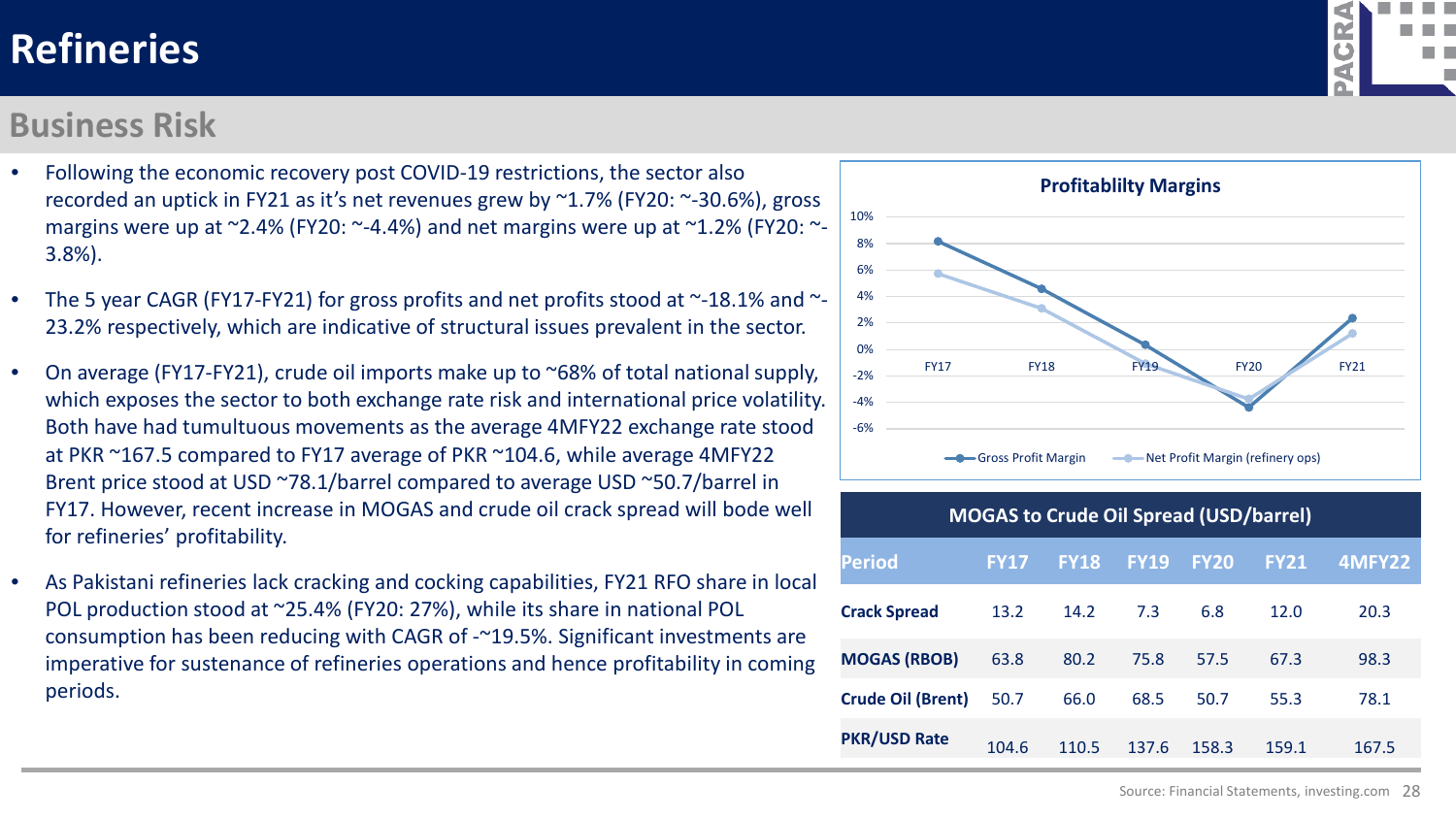

#### **Financial Risk | Capacity to Pay and Borrowings**

- With historically low interest rates for the most part of FY21 and improved profitability, interest coverage of the sector enhanced significantly in FY21 to  $^{\sim}3.1x$  (FY20: $^{\sim}$ -2.7x).
- The sector is moderately leveraged with gearing ratio of ~34% in FY21 (FY20:~38%). The borrowing needs of the sector arise from working capital financing and continuous investment in plant & machinery, for which the sector relies on a mix of short term and long term borrowings.
- According to SBP, as of Sep'21, loans to refineries stood at PKR ~130bln (Sep'20: PKR ~94bln) of which PKR ~89bln (Sep'20: PKR ~49.4bln) was short term reflecting ~68.7% (Sep'20: ~52.6%) share in the borrowing mix, this amounted to a ~38.1% YoY growth in 1QFY22.

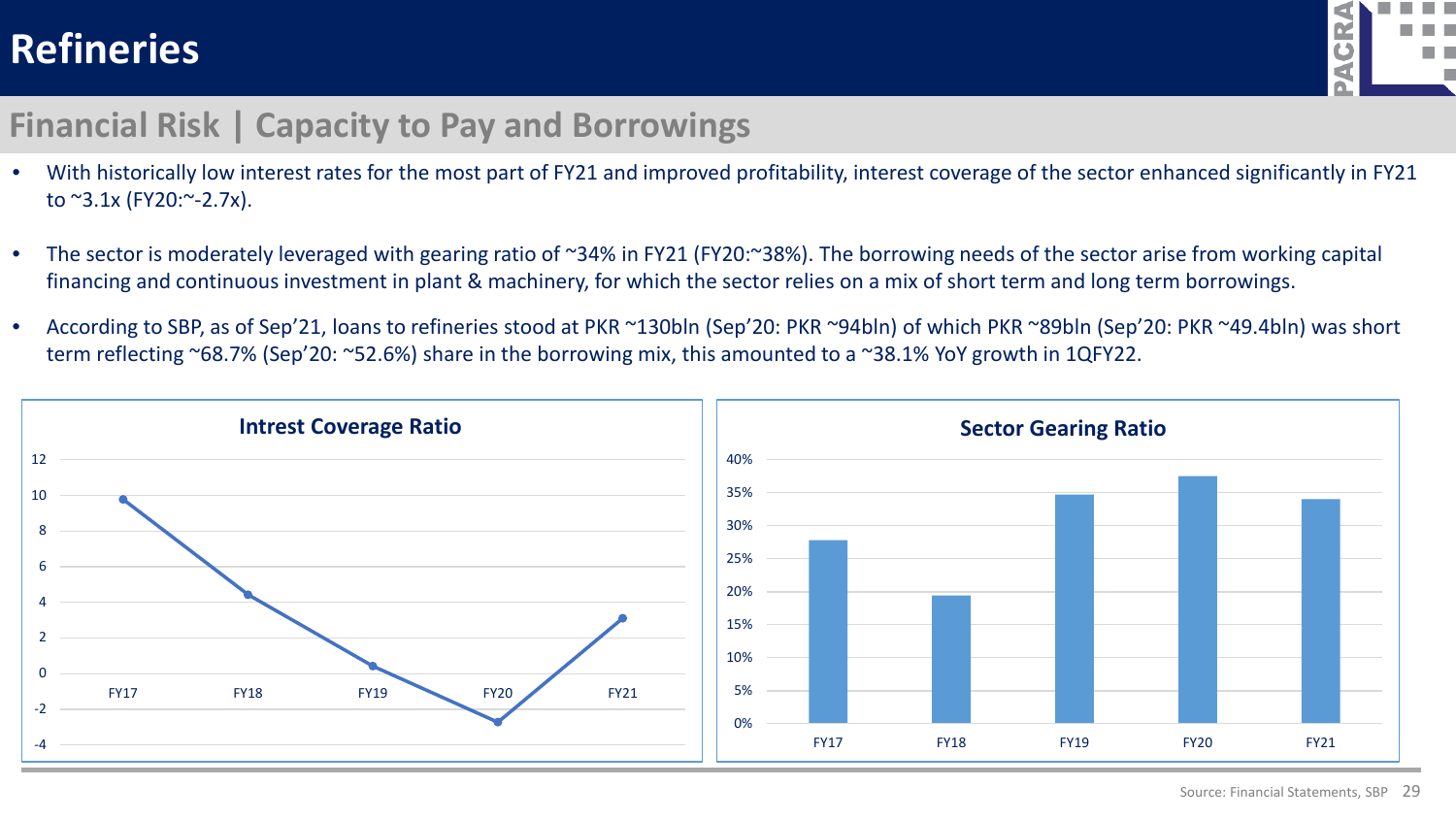

#### **Financial Risk | Working Capital**

- In FY21 Pakistan imported ~86.1% (FY20: ~97.2%) of its crude oil from UAE and KSA. Given the recent signing of trade finance agreement of USD~1.1bln and Murabaha of USD~762mln with International Islamic Trade Finance Corporation (ITFC); enhancement of liquidity is expected in the sector.
- In FY21, the sector's average inventory days stood at ~52 days (FY20: ~31 days) with a YoY increase of ~19 days. Average receivable days of the sector during FY21 were recorded at ~22 days (FY20: ~18 days). Moreover, payable days in FY21 stood at ~50 days (FY20: ~45 days).

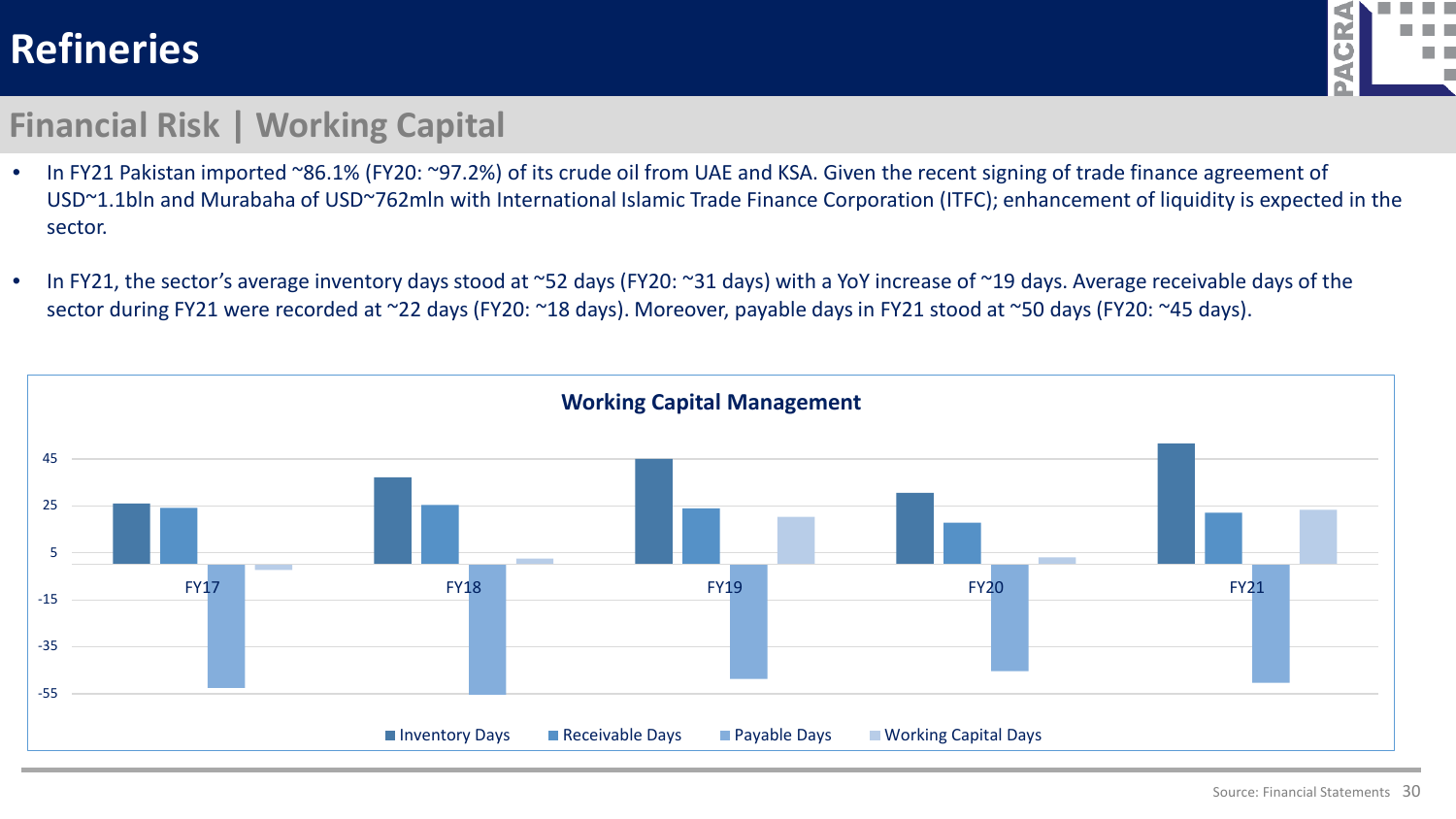

#### **Rating Curve**

• PACRA rates all five refineries in Pakistan.

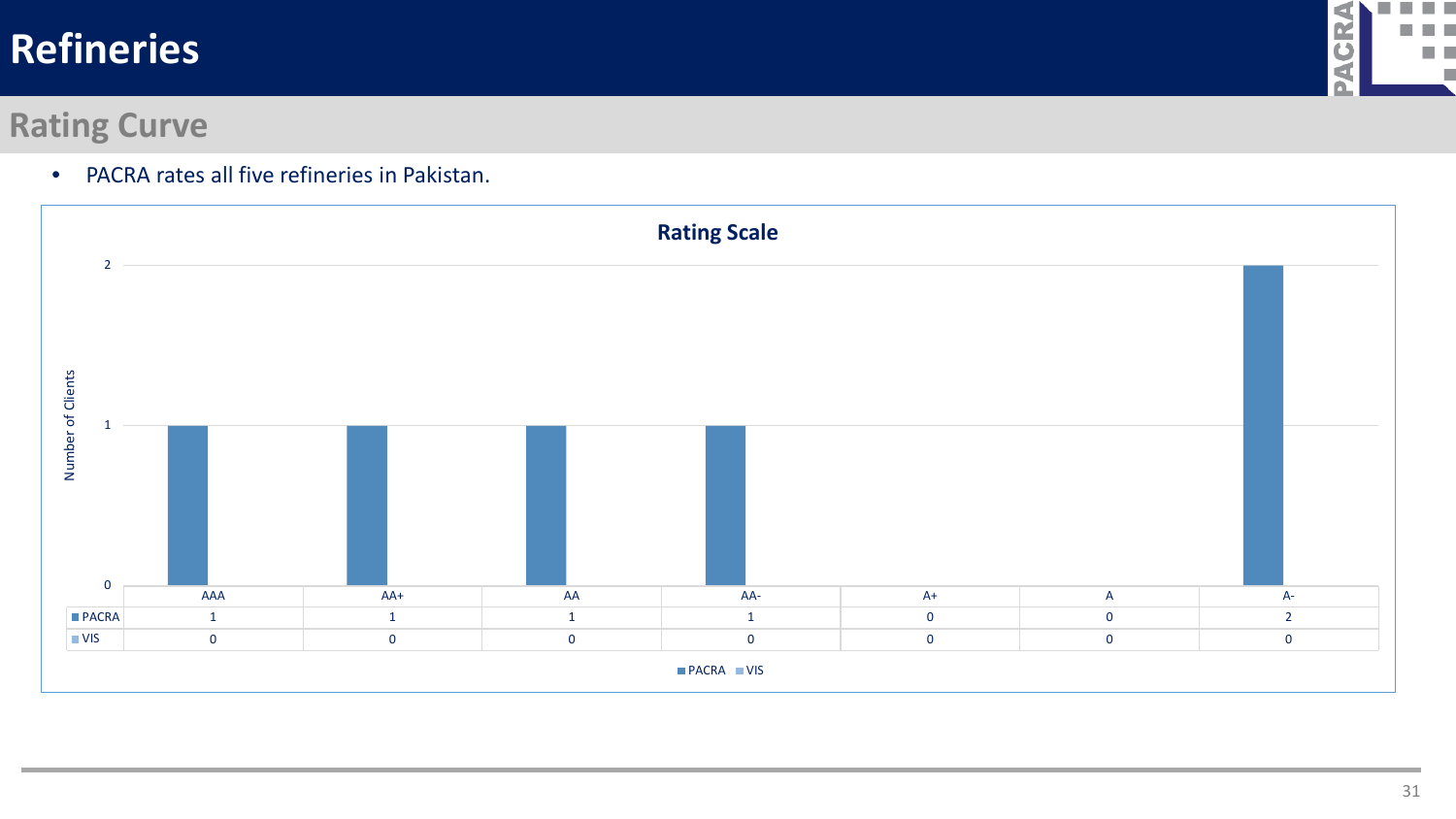

#### **SWOT Analysis**

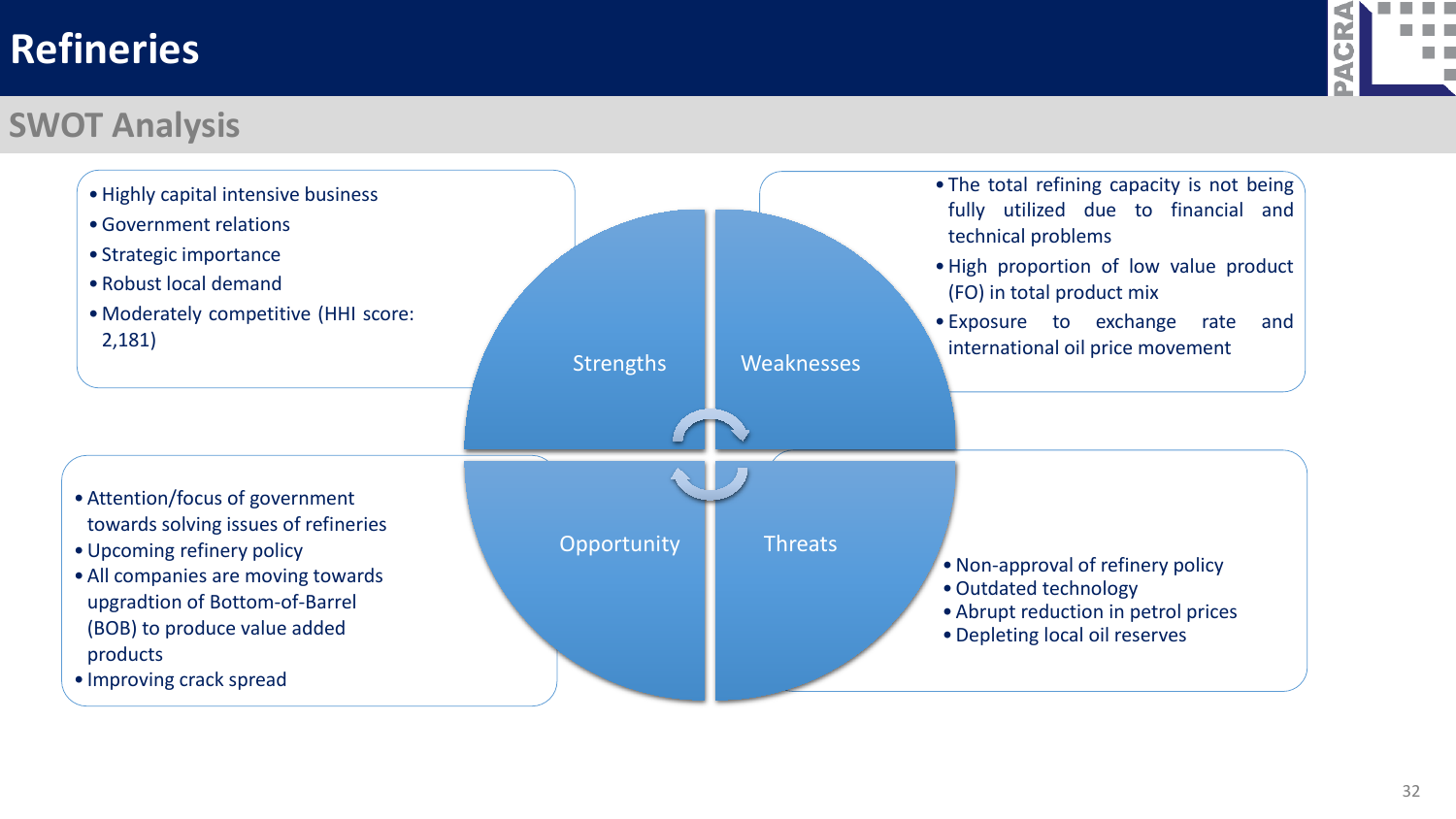

#### **Outlook: Watch**

- Economic activity picked up pace during FY21 after easing of COVID-19 restrictions during the period. The country's GDP registered an impressive growth of ~3.94% during FY21 (FY20:(0.5%)), which resulted in increased demand of petroleum products as well.
- Local consumption of petroleum products registered an impressive growth of ~15.9% during FY21 (FY20:(~11.8%)). Although the demand of petroleum products from industries is expected to remain strong but record high prices of petroleum products will impact the demand from transport sector negatively.
- Overall demand of petroleum products is expected to increase during FY22. Moreover, due to significant increase in international RLNG prices, RFO based thermal generation would become relatively cheaper which is expected to stimulate FO demand during the period.
- Profitability of the sector improved during FY21 on the back of increased offtake. Moreover, profitability will improve further with significant increase in crack spreads. On the contrary, the negative impact of rising interest rates will be apparent on sector's profitability sooner or later owing to significant proportion of short term borrowing in total liability mix.
- Approval of under consideration Oil Refinery policy is imperative for the sector's growth. All refineries are required to submit there expansion plans by Dec-2021 in order to become eligible for incentives being offered in draft policy and to continue their operations without any government restrictions. This is a major development awaited for the sector's future prospects.
- Any downward revision in oil prices, going forward, can result in inventory losses for the sector. However, the revisions are expected to be gradual and mild, particularly in comparison to the recent past.